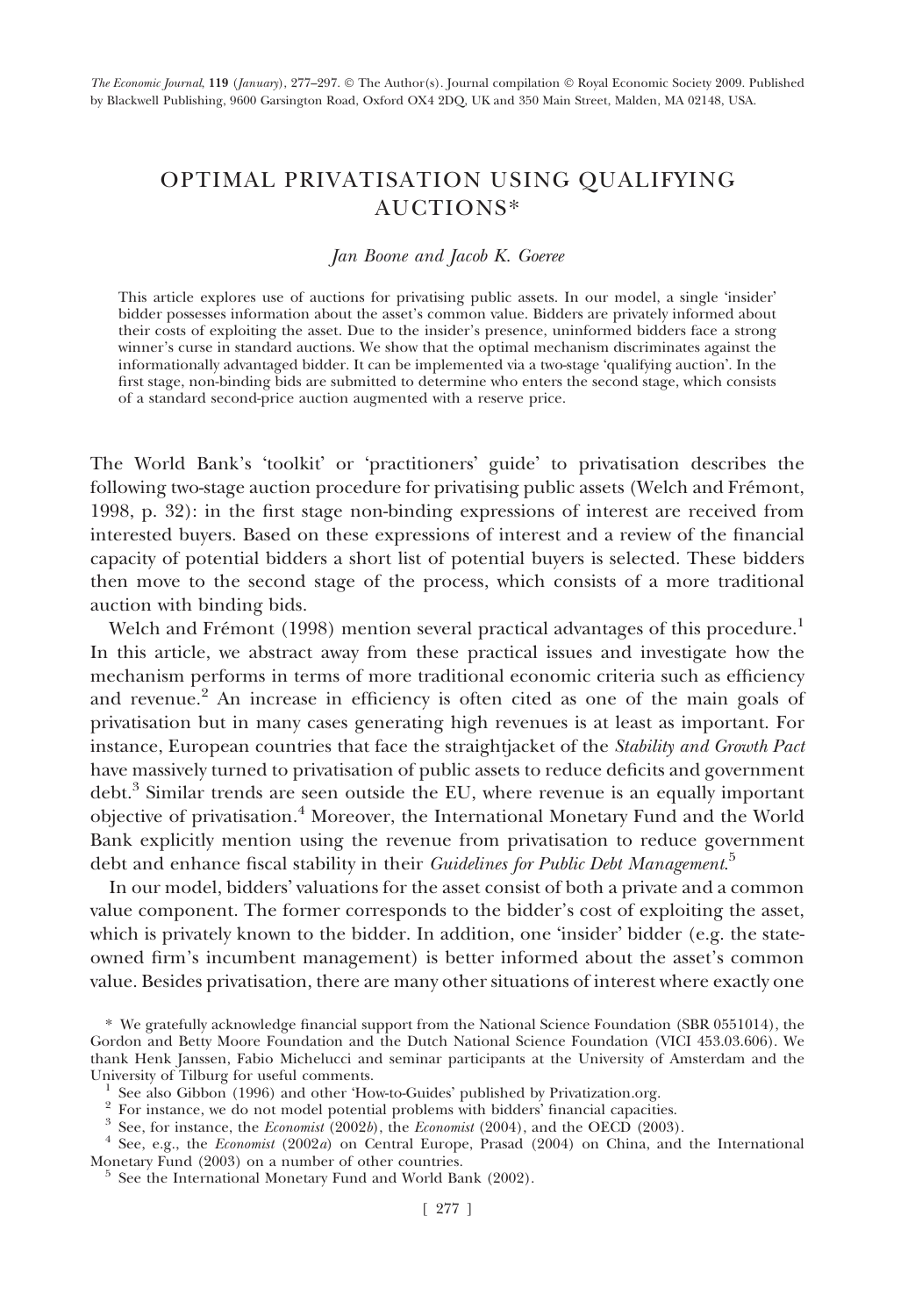insider bidder is better informed than the seller and other bidders. For example, when a company decides to outsource its catering division it may solicit bids from outside catering companies as well as from its current in-house caterer. Similarly, in management and employee buyouts (MEBOs) the firm's current management has a clear informational advantage relative to other investors. As a final example, consider licences for spectrum usage, which typically have a lease period of eight to fifteen years. When such a licence is re-auctioned the current user is better informed about its profitability.<sup>6</sup>

We are interested in situations where privatisation involves substantial risk, i.e. when uncertainty about the asset's common value is large relative to private-value cost differences. For example, when bidding for a contract to collect garbage, differences in fleet operating costs are likely to be small while the contract's common value may vary depending on people's willingness to sort their garbage voluntarily into several categories (paper, plastic, glass etc.). Likewise, when market licences are auctioned among firms with access to a common technology, private-value differences are negligible compared to uncertainty about common market characteristics. Finally, when a high-visibility art work is sold, bidders' valuations depend crucially on its authenticity. This common value aspect introduces a strong winner's curse element especially if one of the bidders has inside information.<sup>7</sup>

We show that in such environments with relatively small private-value differences, standard auctions perform poorly in terms of expected revenue due to the possibility of a winner's curse. Both the second price auction and the English auction are dominated by the 'qualifying auction' we study, which is modelled after the two-stage procedure employed by the World Bank. In the first stage of the qualifying auction, bidders place non-binding bids and all but the lowest bidder are allowed to participate in the second stage, which is a standard second price auction. We prove that the qualifying auction augmented with a reserve price implements the optimal (revenue-maximising) mechanism.

The reason why the qualifying auction outperforms standard auctions is that it eliminates the adverse effects of the winner's curse. Indeed, there exists an equilibrium of the qualifying auction where in the first stage every bidder bids the unconditional expected value for the asset. The intuition is that since first-stage bids are non-binding, the expected value does not have to be conditional on winning. If the insider bidder places a very low bid in the first stage, uninformed bidders observe the negative news about the asset's common value and account for this via their second-stage bids. Since the bidder with the lowest first-stage bid is not allowed to participate in the second stage, there is no incentive for the informed bidder to signal bad news if, in fact, he possesses good news about the asset's common value.

 $6$  A related example is the auctioning of petrol stations along the Dutch highways. In this auction, the current owner competes with other oil companies for the rights to exploit the petrol station in the next lease period. <sup>7</sup> Consider the following excerpt taken from http://www.maineantiquedigest.com/articles/vangogh.htm.

<sup>-</sup>Want to take a chance on a Van Gogh? The bidding starts at \$150,000 and there are no guarantees. You have to act fast. The painting is referred to as 'Mystery Vincent Van Gogh painting' and as 'Sunflowers and Oleanders. The attorney for the trustee in the bankruptcy case already has a bid for \$125,000 so the bidding will have to go to \$150,000 to top that and then can proceed in \$10,000 increments. What's the catch? Opinion is definitely divided on whether the painting is a Van Gogh, whether it's signed, and lots else. If you get a \$15 million painting for \$150,000, good for you. If you get a nice decoration for \$150,000, good for the owners.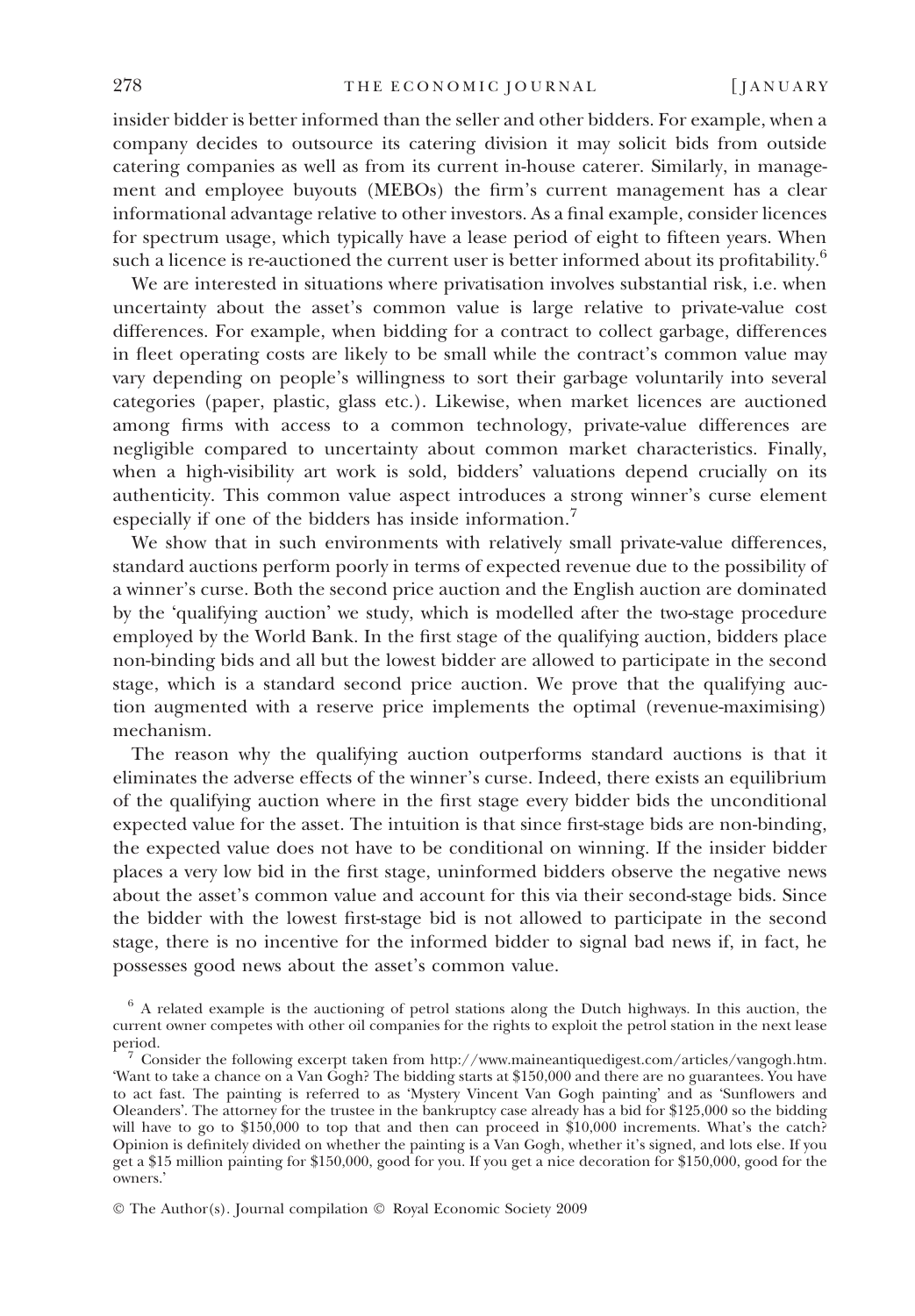Qualifying auctions were first studied by Ye (2004) who refers to it as a process of 'indicative bidding'.<sup>8</sup> Ye's important contribution focuses on a different aspect of the two-stage qualifying auction, i.e. costly entry. In his model, bidders have some preliminary but inconclusive information about the asset for sale. In the first stage, they submit non-binding bids, which are used to select a few bidders for the second stage. Those that qualify for the second stage incur a large cost in determining their true, or final, value for the asset. $9$  Ye shows efficient entry cannot be guaranteed with indicative bidding and he proposes alternative two-stage formats to avoid this problem. The main difference from our article is that in Ye's (2004) model, bidders are symmetric and entry, or acquiring information, is costly. In contrast, in our model a single insider bidder possesses information that affects all, while entry is cost less. We show that qualifying auctions perform quite well in these situations.

Our article is related to the work of Bulow et al. (1999) who consider pure commonvalue takeover auctions where a single bidder has a (small) private-value toehold in the company being acquired. They find that in the ascending auction the existence of a single toehold bidder can have disastrous effects for revenue because other bidders face a strong winner's curse. This is akin to the situation that uninformed bidders face in our model. We show that the qualifying model solves the winner's curse problem by discriminating against the informationally advantaged bidder.<sup>10</sup>

The qualifying auction helps to maximise revenue from privatisation. This differs from Cornelli and Li (1997) who consider privatisation where different bidders have different objectives. This makes it possible that the highest bidder will not maximise the value of the company. To illustrate, a western car maker may buy a privatised car plant in Eastern Europe and close it down to increase its market power. Even if this bidder makes the highest offer, the government may prefer to sell to another bidder who plans to operate the plant. Cornelli and Li (1997) show how the government can use the fraction of shares sold to screen potential buyers with different plans.

Finally, there are a few papers that show technical similarities. Larson (2005) provides a thorough investigation of existence and uniqueness issues in pure common value auctions. By introducing small private-value disturbances that vanish in the limit, Larson is able to pin down a unique equilibrium for the pure common value case. Hernando-Veciana and Tröge (2004) determine circumstances under which the insider bidder in an English auction is better off disclosing his information. Their analysis of the English auction is parallel to that of Section 1. Hernando-Veciana (2004) shows that in pure common value second-price auctions, uninformed bidders may have higher expected payoffs than the single insider bidder. None of these papers determine the optimal mechanism for this context nor do they discuss the qualifying auction, which is the main focus of this article.

The article is organised as follows. The next Section introduces the privatisation model and shows that standard auctions perform poorly in terms of revenue. Section 2 solves for the optimal mechanism that maximises revenue from privatisation. Section 3

 $10$  See also the work by Angeles de Frutos and Pechlivanos (2006).

<sup>&</sup>lt;sup>8</sup> See Kagel *et al.* (2004) for an experimental test of Ye's (2004) model. <sup>9</sup> More precisely, bidder *i*'s first-stage(second-stage) information is  $X_i$  ( $Y_i$ ) and his value for the asset is  $X_i + Y_i$ . To enter the second stage and learn  $Y_i$ , qualifying bidders have to pay a large entry cost. See also Calzolari and Pavan (2006) and Eso and Szentes (2003) for related approaches.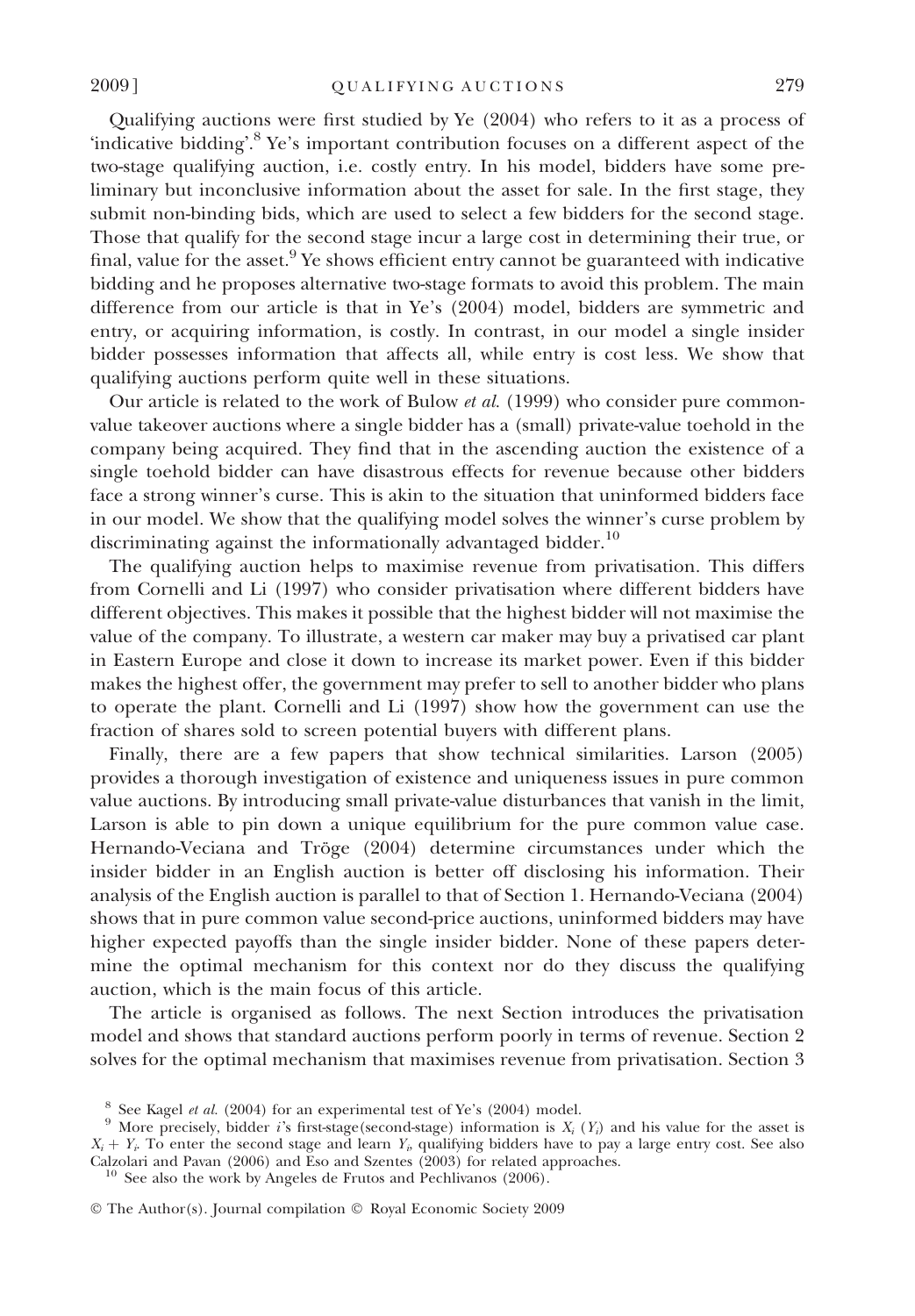shows that the optimal mechanism can be implemented using a qualifying auction augmented with a reserve price. Section 4 provide further developments, Section 5 concludes and the Appendix contains most of the proofs.

# 1. Standard Auctions for Risky Privatisation

We assume that bidder  $i$ 's value for the asset consists of a common value component  $V + \theta$ , with V known and  $\theta$  unknown, minus a private cost  $c_i$ . In the 'good' state of the world, G, the common value is  $V + 1/2\theta$  while in the 'bad' state of the world, B, the common value is  $V - 1/2\theta$  (where  $\theta > 0$ ). There are *n* bidders competing for the asset,  $n-1$  of which are uninformed about the common value. In particular, these uninformed bidders possess only the prior information that both states are equally likely,  $P(G) = P(B) = 1/2$ . In contrast, the insider bidder receives a noisy signal  $\vartheta \in \{g, b\}$ about the state of the world, where  $P(g \mid G) = P(b \mid B) = q > 1/2$  and  $P(b \mid G) =$  $P(g | B) = 1 - q.$ 

To simplify notation we define an uninformed bidder's private value as  $s_i \equiv V - c_i$ , for  $i = 2,...,n$ , where the  $s_i$  have distribution function  $F(\cdot)$  with associated density  $f(\cdot)$ defined on the support  $[\underline{s}, \overline{s}]$ . This way the uninformed bidders' values for the asset can be written as  $s_i + P_i^{11}$ . The private value for the insider bidder depends on whether privatisation occurs.<sup>12</sup>

For instance, empirical evidence shows that privatisation of a government-owned firm enhances efficiency even when the current management remains in place (e.g., Hilke, 1993; Chapters 8, 9 and 10 in Shleifer and Vishny, 1998). Explanations include the introduction of a hard budget constraint for managers after privatisation and the reduced influence of politicians on how the firm is run. Hence incumbent management (if it keeps running the firm) faces changed circumstances. This is likely to affect incumbent's valuation  $s<sub>1</sub>$ . We assume the insider's private value for the asset is given by  $s_1 = s$  without privatisation<sup>13</sup> and  $s_1$  is a draw from  $F(\cdot)$  defined on  $[s, \bar{s}]$  otherwise.<sup>14</sup>

Assumption 1. The density  $f(\cdot)$  is symmetric and log-concave on  $[\underline{s}, \overline{s}]$ .

Log-concavity implies among other things that the density is single-peaked and that the hazard rate  $f(s) / [1 - F(s)]$  is non-decreasing.<sup>15</sup> Symmetry implies that the mean and median of the distribution are given by  $(\underline{s} + \bar{s})/2$ .

<sup>11</sup> We assume that  $s > \theta$  so that bidders' values are strictly positive.<br><sup>12</sup> If the insider's private value would not change due to privatisation, it can be deduced by the seller from past performance. The informational advantage for the insider would then only involve the asset's common value. This would simplify the optimal mechanism considerably but does not appear to be realistic.

auction. <sup>14</sup> This assumption is made mainly for notational simplicity. Our results can easily be extended to the case where the insider's private-value distribution  $F_1(\cdot)$  is different from  $F(\cdot)$ .<br><sup>15</sup> Note that

$$
\frac{f(s)}{1-F(s)} \geq -\frac{\int_s^{\bar{s}} f'(u) \mathrm{d}u}{\int_s^{\bar{s}} f(u) \mathrm{d}u} = -\frac{\int_s^{\bar{s}} [f'(u)/f(u)] f(u) \mathrm{d}u}{\int_s^{\bar{s}} f(u) \mathrm{d}u} \geq -\frac{f'(s)}{f(s)},
$$

where the final inequality holds because  $f(s)$  is log-concave so  $f'(s)/f(s)$  is non-increasing in s. Hence,  $f(s)^2 + f'(s)[1 - F(s)] \ge 0$  or  $\{f(s) / [1 - F(s)]\}' \ge 0$ .

<sup>&</sup>lt;sup>13</sup> Setting  $s_1$  equal to s simply means that outside firms with lower private values cannot profitably win the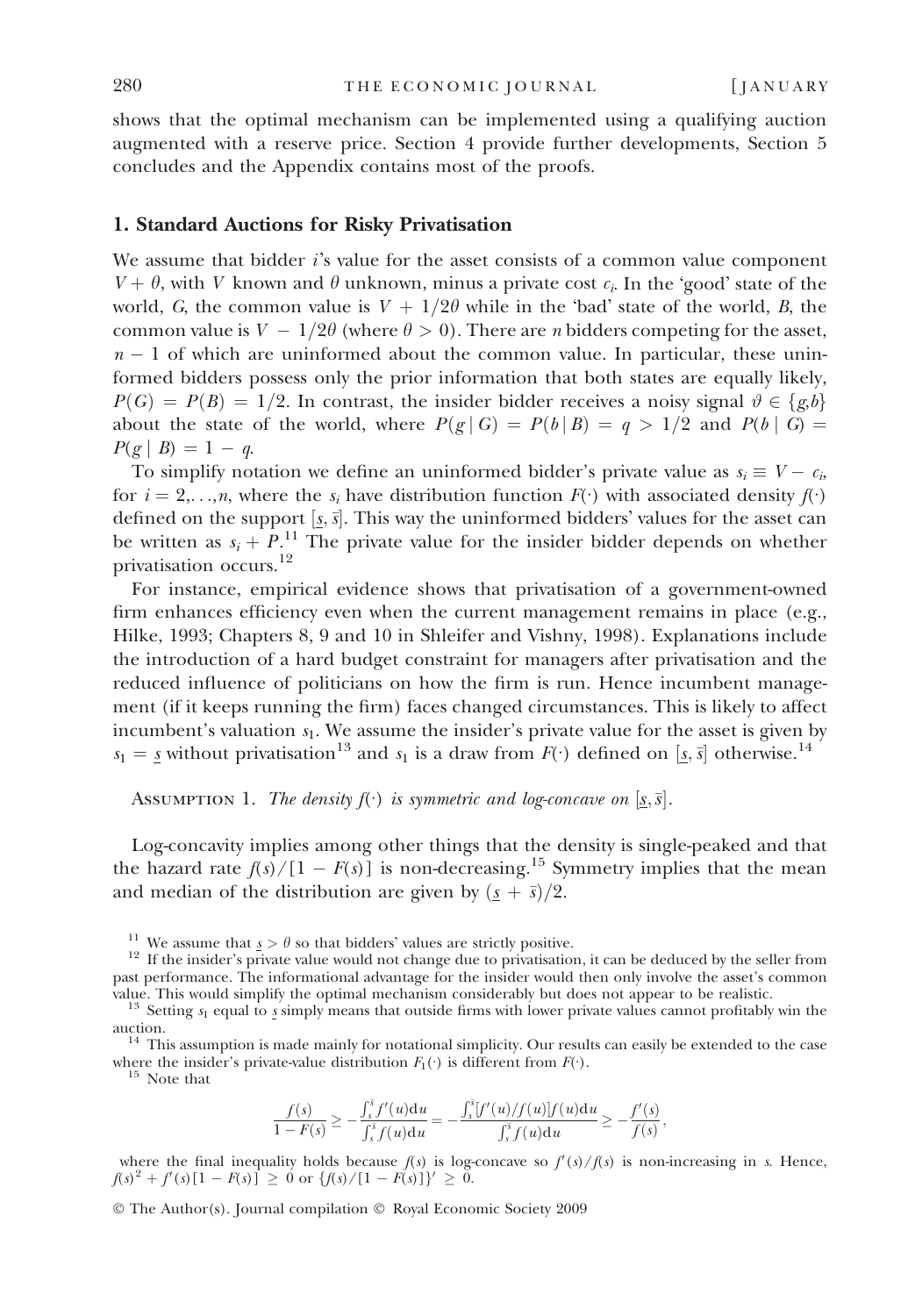Our main interest concerns the case where the asset to be privatised carries substantial risk, which occurs when the variation in the common-value is large relative to the variation in private costs. In other words, we consider 'almost commonvalue' auctions as in Bulow et al.  $(1999).$ <sup>16</sup> Our model is also related to that of Larson (2005) who focuses on the case where the private-value differences are vanishingly small.<sup>17</sup>

ASSUMPTION 2. Private-value differences are small compared to common-value differences, i.e.  $\bar{s} - \underline{s} < (q - \frac{1}{2})\theta.$ 

This assumption captures the idea that it is mainly the common-value component that determines the asset's value. Note that the expected value of the asset to the least efficient informed bidder when receiving good news,  $\vartheta = g$ , is given by  $\underline{s} + q(\frac{1}{2}\theta) + (1 - q)(-\frac{1}{2}\theta)$ . Likewise, the expected value to the most efficient bidder after receiving bad news,  $\theta = b$ , is  $\bar{s} + q(-\frac{1}{2}\theta) + (1 - q)(\frac{1}{2}\theta)$ . Hence, in expected terms, the risky asset is worth more (less) to the least (most) efficient bidder who received good (bad) news than to the most (least) efficient uninformed bidder. This separation of expected values by the insider's common-value signal is one (technical) reason to invoke Assumption 2. (In Section 4 we discuss how our results extend to the case when this assumption is relaxed.) More importantly, the applications we have in mind (see the Introduction) are all characterised by a large degree of common-value uncertainty while private-value differences are small.

We first determine the bidding behaviour in an English auction, which is modelled using proxy bids. First, the informed bidder submits a single maximum bid and uninformed bidders submit their maximum bids for the case when the informed bidder is active. Second, if one or more uninformed bidders outbid the insider, they get the opportunity to revise their maximum bids for the case when the informed bidder is no longer active. If there is a tie among the revised bids then the original proxy bids are used to allocate the object to the uninformed bidder with the highest private value (efficient tie breaking) and to determine his payment in terms of the second-highest private value among the uninformed bidders.

The optimal bid for the insider is easy to characterise: drop out at the net expected value  $b_I(s_I | \vartheta = g) = s_I + (q - \frac{1}{2})\theta$  in the case of good news and at  $b_I(s_I | \vartheta = b) = s_I - (q - \frac{1}{2})\theta$  in the case of bad news. The following Lemma characterises the optimal bids for uninformed bidders, see Figure 1, where we assume that the informed bidder can be identified.<sup>18</sup> An advantage of the qualifying auction, discussed below, is that we do not need to make this assumption.

Lemma 1. The following constitutes an equilibrium of the English auction with proxy bids. The insider bidder drops out at  $b_I$  ( $s_I | \vartheta$ ). An uninformed bidder drops out at

<sup>&</sup>lt;sup>16</sup> The main difference is that the latter paper considers the effects of small value differences (due to 'toeholds') that are commonly known by the bidders. In contrast, we consider the effects of large informational differences.<br><sup>17</sup> See also Hernando-Veciana (2004) and Hernando-Veciana and Tröge (2004).<br><sup>18</sup> See also Hernando-Veciana and Tröge (2004) for the two-bidder case with 1 insider and 1 uninformed

bidder. Note that the equilibrium of Lemma 1 does not depend on whether Assumption 2 holds or not.

<sup>©</sup> The Author(s). Journal compilation © Royal Economic Society 2009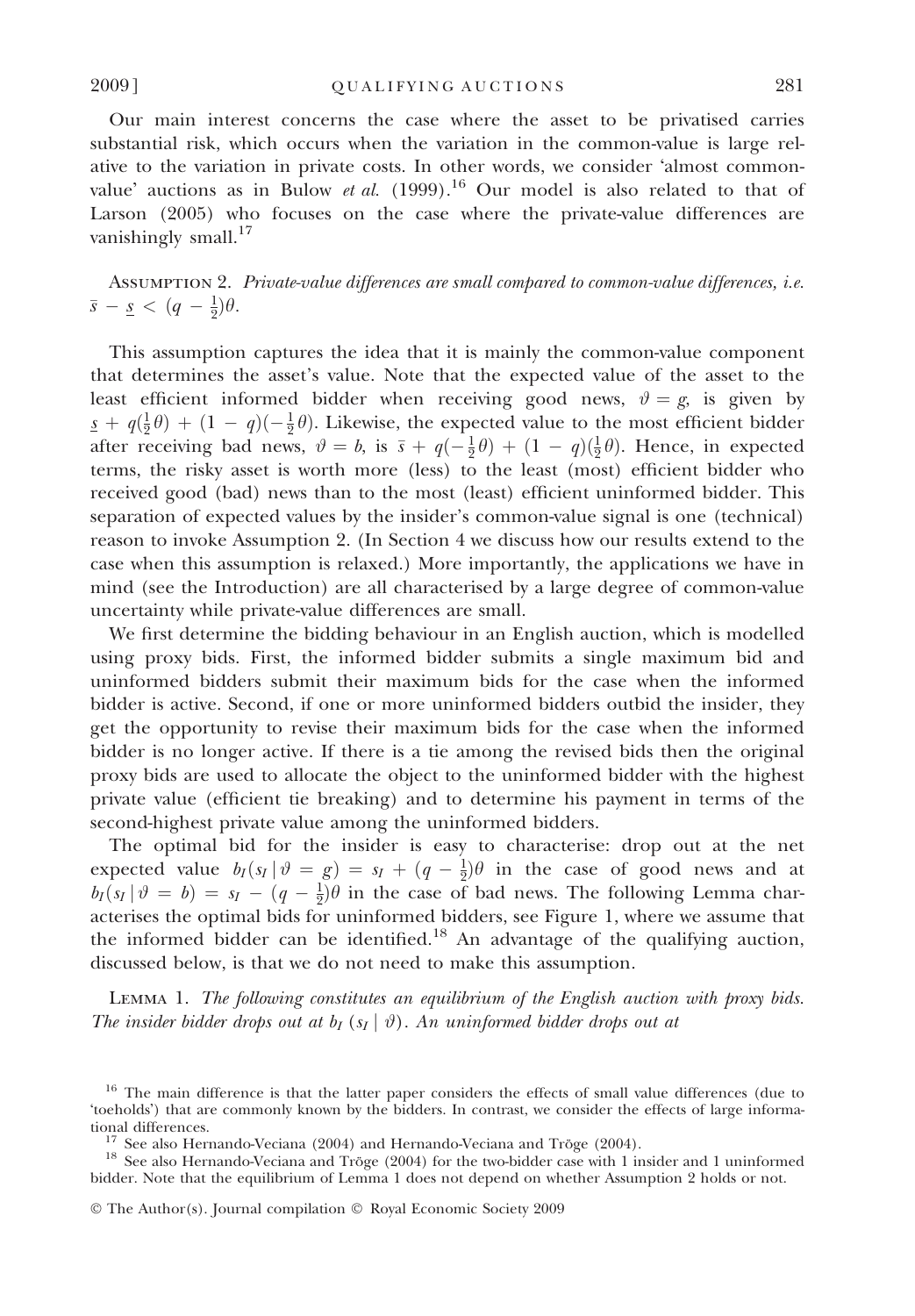

Fig. 1. Uninformed Bidder's Optimal Bidding Function in the English Auction

$$
b_U(s_U) = \begin{cases} s_U - (q - \frac{1}{2})\theta & \text{if } s_U < s^* = \frac{1}{2}(\underline{s} + \overline{s}) \\ s_U + (q - \frac{1}{2})\theta & \text{if } s_U \geq s^* = \frac{1}{2}(\underline{s} + \overline{s}) \end{cases}
$$

when the insider is still active. If the insider dropped out at some price level,  $p<sub>L</sub>$ , and one or more uninformed bidders are still active, they will revise their drop-out levels to  $b_U(s_U | p_I) =$  $p_I + \max(0, s_U - s_I)$  where  $s_I$  solves  $p_I = b_I(s_I | \vartheta)$  for  $\vartheta = b$  or  $\vartheta = g$ . Ties among revised proxy bids are resolved efficiently (based on  $b_U(s_U)$ ), in which case the winner's payment is based on the second-highest private value among uninformed bidders.

Note that the English auction does not necessarily result in an efficient allocation. For example, when  $s_I < s_U < s^*$ , inefficiencies occur when the insider receives good news about the asset's value. Likewise, when  $s^* < s_U < s_L$  inefficiencies occur when the insider receives bad news about the asset's value. These inefficiencies are small in magnitude as they involve differences of bidders' private values, which are negligible for large  $\theta$ . We next show that the impact of a single insider on the auction's revenue is more profound compared to the case with  $n$  uninformed bidders.

PROPOSITION 1. When an asset is privatised using the English auction, the loss in revenue due to the presence of a single insider grows (at least) linearly with  $\theta$  as  $\theta$  grows large.

What about the second price auction? With one informed and one uninformed bidder the uninformed bidder's strategy is the same as in Lemma 1 as there is no opportunity for the uninformed bidder to learn about the asset's common value. With additional uninformed bidders, however, the winner's curse problem is exacerbated compared to the English auction. In the latter, active uninformed bidders can quit immediately after the insider drops out at a low price. By contrast, in the second price auction, an uninformed bidder may have to pay another uninformed bidder's high bid when the insider's information is bad. To avoid such a costly scenario, uninformed bidders will have to bid more cautiously in a sealed-bid second-price auction compared to the English auction.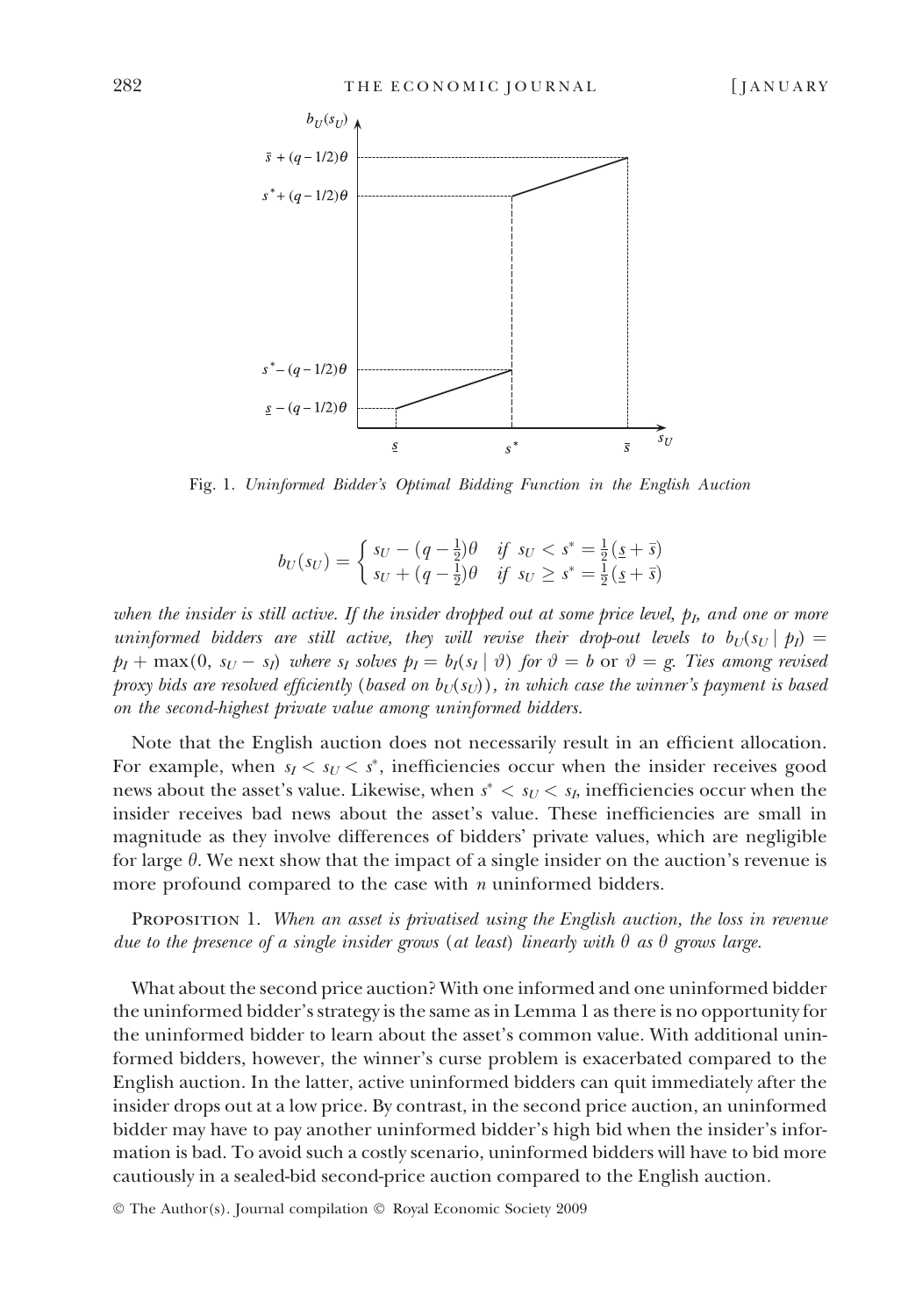Lemma 2. The following constitutes an equilibrium of the second-price auction. The insider bids  $b_I(s_I \mid \vartheta)$ . An uninformed bidder bids

$$
b_U(s_U) = \begin{cases} s_U - (q - \frac{1}{2})\theta & \text{if } s_U < s^{**} \\ B(s_U) & \text{if } s_U \ge s^{**} \end{cases}
$$

with  $B(s_U)$  strictly increasing in  $s_U$  and  $\underline{s} + (q - \frac{1}{2})\theta < B(s_U) < s_U + (q - \frac{1}{2})\theta$  for all  $s^{**} < s_U < \bar{s} \text{ and } s^{**} > s^* = \frac{1}{2}(\bar{s} + \underline{s}).$ 

Note that uninformed bidders' optimal bids in the second price auction are more conservative than those in the English auction in two ways. First, high bids in the English auction exceed those in the second price auction.<sup>19</sup> Second, the probability that an uninformed bidder bids high in the second price auction is lower than in the English auction  $(1 - F(s^{**}) < 1/2)$ . The latter effect becomes dominant when uncertainty about the common value grows.

LEMMA 3. With two or more uninformed bidders  $\lim_{\theta \to \infty} s^{**} = \overline{s}$ .

In other words, as the uncertainty about the common value grows the loss in revenue for the seller is proportional to  $\theta$  irrespective of the state of the world. Recall that in the English auction, a loss proportional to  $\theta$  occurs only in the bad state of the world or when all uninformed bidders have below average private values. We thus have:

PROPOSITION 2. When an asset is privatised using the second price auction, the loss in revenue due to the presence of a single insider is even worse than in the English auction when the uncertainty about the common value grows large.

While our focus is on revenue it is interesting to note that also efficiency is lower in the second price auction.<sup>20</sup>

## 2. Optimal Mechanism

Here we derive the optimal (revenue-maximising) mechanism for privatisation where private-value differences are small compared to common-value differences. We assume the designer can observe the insider's identity, e.g. in an auction it is known which bid is placed by the state-owned firm's incumbent management.<sup>21</sup> We consider direct revelation mechanisms where each uninformed bidder truthfully reveals her onedimensional type,  $s_i$ , and the informed player 1 truthfully reveals her two-dimensional type  $(\vartheta, s_1)$ . Let  $x_i(s_1,\dots, s_n \mid \vartheta)$  denote the probability that player i is awarded the asset as a function of bidders' reports,  $t_i(s_1,\dots,s_n | \vartheta)$  her payment, and  $u_i(s_1,\dots,s_n | \vartheta)$  her

<sup>&</sup>lt;sup>19</sup> We say an uninformed bidder's bid is 'high' when it exceeds the insider's optimal bid in case of good news with positive probability.<br><sup>20</sup> Hernando-Veciana and Michelucci (2008) introduce the notion of second-best efficiency, i.e. the

highest efficiency attainable taking into account bidders' incentive constraints. It can be shown that the English auction with proxy bids is second-best efficient in the environment studied here. In contrast, with more than two bidders, the second-price auction is not second-best efficient nor is the standard English auction (without proxy bids) because ties are not resolved efficiently.

<sup>&</sup>lt;sup>21</sup> The next Section discusses a practical implementation of the optimal mechanism, which does not require this assumption.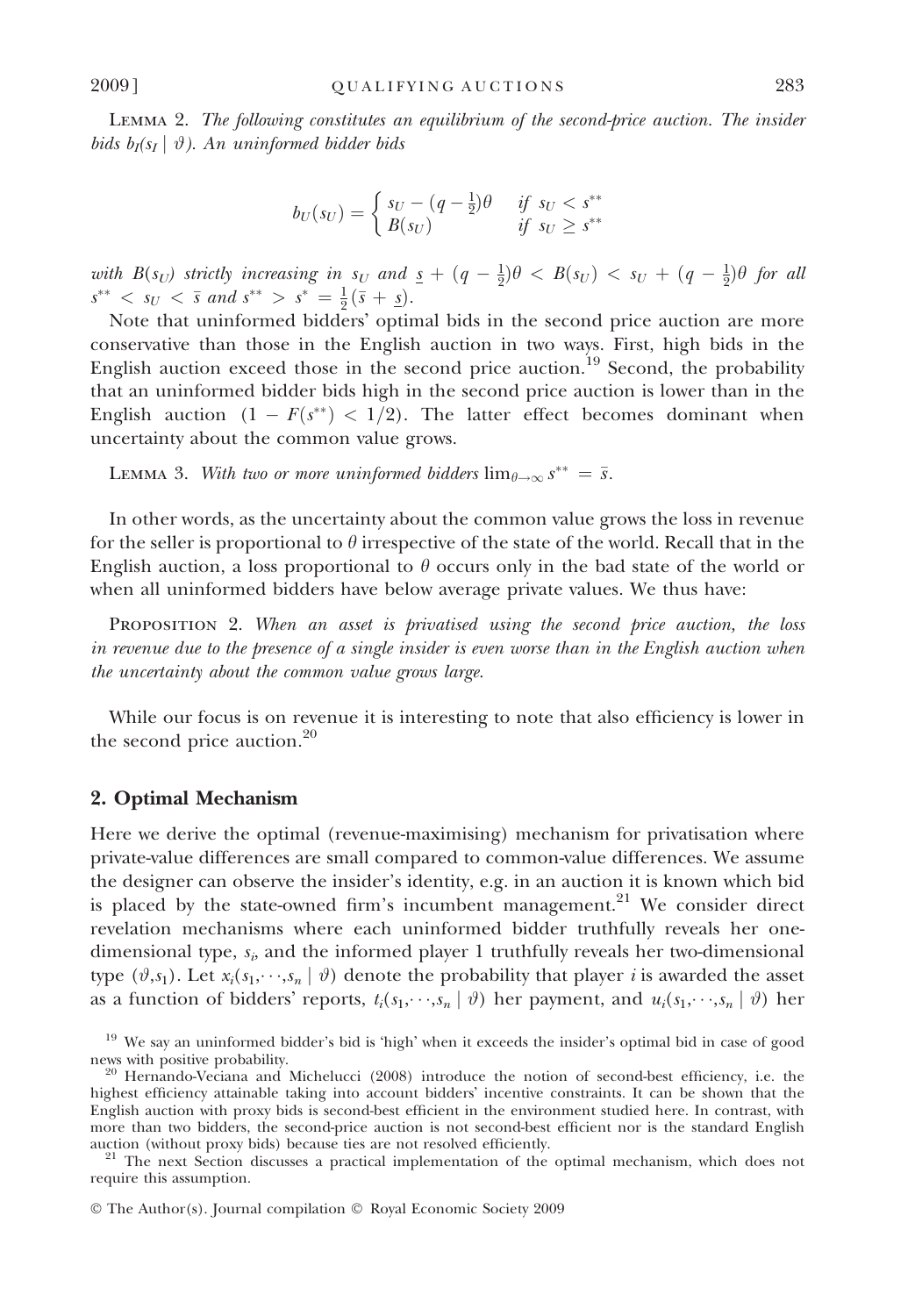utility. For  $i \geq 2$  we define bidder is expected probability of winning  $x_i(s_i) =$  $\mathbb{E}_{S_{-i},\vartheta}\{x_i(s_1,\dots,s_n | \vartheta)\} = 1/2$  $\mathbf{S}_{S_{-i}}[x_i(s_1,\cdots,s_n \,|\, b) + x_i(s_1,\cdots,s_n \,|\, g)]\mathrm{d}F(S_{-i}), \qquad \text{where}$  $S_{-i} = (s_1, \ldots, s_{i-1}, s_{i+1}, \ldots, s_n)$ . Bidder is expected payment  $t_i(s_i)$  and expected utility  $u_i(s_i)$ are defined analogously. Let  $x_1(s_1 | \vartheta) = \mathbb{E}_{S_{-1}}\{x_1(s_1,\ldots,s_n | \vartheta)\}\$  denote the expected probability of winning for the informed bidder 1, with similar definitions for  $t_1(s_1 | \vartheta)$ and  $u_1(s_1 | \vartheta)$ .

An uninformed bidder  $i \geq 2$  announces type  $\hat{s}$  that maximises

$$
u_i(s_i) = \max_{\hat{s}} \mathbb{E}_{\theta}\bigg(x_i(\hat{s} \,|\, \theta)\bigg\{s_i + \frac{1}{2}[P(G \,|\, \theta) - P(B \,|\, \theta)]\theta\bigg\} - t_i(\hat{s} \,|\, \theta)\bigg).
$$

Using the envelope theorem we have

$$
\frac{\partial u_i(s_i)}{\partial s_i} = \mathrm{E}_{\vartheta}[x_i(s_i | \vartheta)] \equiv x_i(s_i),
$$

which can be integrated to give

$$
u_i(s_i) = u_i(\underline{s}) + \int_{\underline{s}}^{s_i} x_i(s) \, \mathrm{d}s. \tag{1}
$$

This necessary condition for truth telling is also sufficient if  $x_i(s)$  is non-decreasing in s.

Next we turn to the informed bidder 1. The same steps leading up to (1) show that for the insider to truthfully reveal  $s_1$  we must have, for  $\vartheta \in \{b,g\}$ ,

$$
u_1(s_1 | \vartheta) = u_1(\underline{s} | \vartheta) + \int_{\underline{s}}^{s_1} x_1(s | \vartheta) ds.
$$
 (2)

In addition, for bidder 1 to reveal her common-value signal  $\vartheta$  truthfully we must have:

$$
u_1(s_1 \,|\, \vartheta) = \max_{\hat{s},\hat{\vartheta}} \bigg( x_1(\hat{s} \,|\, \hat{\vartheta}) \bigg\{ s_1 + \frac{1}{2} [P(G \,|\, \vartheta) - P(B \,|\, \vartheta)] \theta \bigg\} - t_1(\hat{s} \,|\, \hat{\vartheta}) \bigg).
$$

Lemma 4 provides sufficient conditions for bidders to participate and truthfully reveal their private information. The proof uses the following insight: if the insider lies about her common value information after receiving good news she also reports a private value  $\hat{s} = \bar{s}$  so as to maximise her probability of winning. Likewise, if the insider lies about her common value information after receiving bad news she reports a private value  $\hat{s} = s$ . The conditions of Lemma 4 ensure that neither deviation is profitable.

LEMMA 4. Bidders participate and truthfully reveal their types if  $(1)$  and  $(2)$  hold and

- (i)  $u_i(s) > 0$  for  $i > 2$ ,  $u_1(s | b) > 0$  and  $u_1(\underline{s} | g) = u_1(\overline{s} | b) + x_1(\overline{s} | b) [(2q - 1)\theta - (\overline{s} - \underline{s})].$  (3)
- (ii)  $x_i(s_i)$  is non-decreasing in  $s_i$  for  $i \geq 2$ ,  $x_1(s_1 \mid \vartheta)$  is non-decreasing in  $s_1$  for  $\vartheta \in \{b,g\}$ and

$$
x_1(\underline{s} | g) = x_1(\overline{s} | b). \tag{4}
$$

Equations (3) and (4) patch together the insider's expected utility and probability of winning across the two information signals. They are sufficient but not necessary © The Author(s). Journal compilation © Royal Economic Society 2009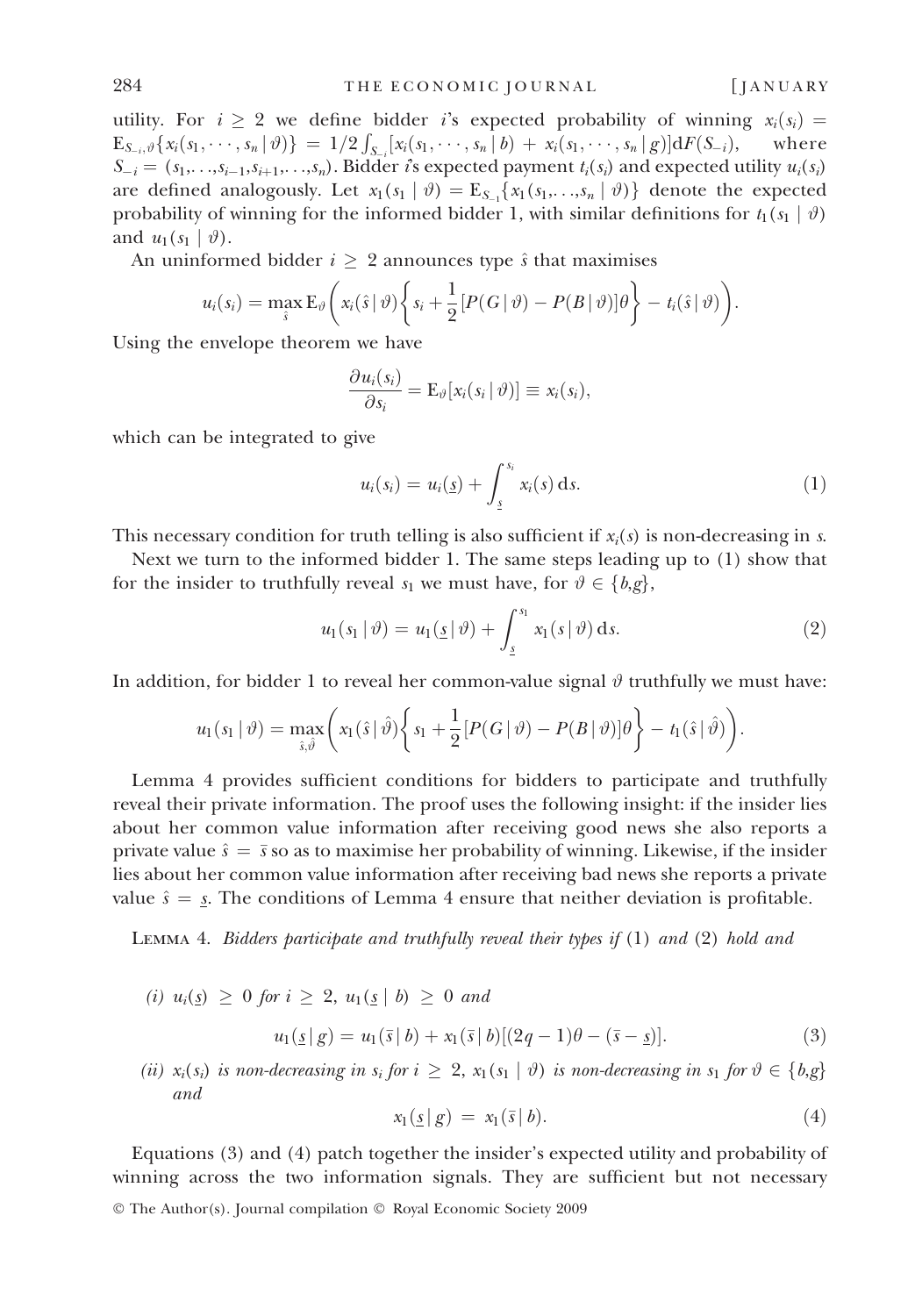conditions, i.e. the equality signs in  $(3)$  and  $(4)$  can be relaxed to some degree.<sup>22</sup> Strict equalities follow, however, when we restrict attention to revenue-maximising mechanisms, which we discuss next.

The seller's expected revenue, R, equals the sum of the expected transfers from the bidders plus the status quo revenues that occur when no privatisation takes place. Using standard manipulations (Myerson, 1981), the expected revenue can be written as

$$
R = \underline{s} + \frac{1}{2} \sum_{i=1}^{n} \int_{\underline{s}}^{\overline{s}} \cdots \int_{\underline{s}}^{\overline{s}} \left[ s_i - \underline{s} - \frac{1 - F(s_i)}{f(s_i)} \right] x_i(s_1, \dots, s_n | b) dF(s_1) \cdots dF(s_n)
$$
  
+ 
$$
\frac{1}{2} \sum_{i=1}^{n} \int_{\underline{s}}^{\overline{s}} \cdots \int_{\underline{s}}^{\overline{s}} \left[ s_i - \underline{s} - \frac{1 - F(s_i)}{f(s_i)} \right] x_i(s_1, \dots, s_n | g) dF(s_1) \cdots dF(s_n)
$$
(5)  
- 
$$
\frac{1}{2} [u_1(\underline{s} | b) + u_1(\underline{s} | g)] - \sum_{i=2}^{n} u_i(\underline{s}).
$$

The seller chooses the assignment functions,  $x(\cdot | b)$  and  $x(\cdot | g)$ , and the utilities of the lowest types,  $u_i(s)$  for  $i \geq 2$  and  $u_1(s \mid b)$  and  $u_1(s \mid g)$ , so as to maximise expected revenue subject to the incentive compatibility and participation constraints of Lemma 4.

Let  $s = s_{\min}$  denote the solution to

$$
s - \frac{1 - F(s)}{f(s)} = \underline{s}.
$$
 (6)

Assumption 1 ensures the left side is strictly increasing in  $s$  so the solution  $s_{min}$  is unique. We say the insider reports good (bad) news if the reported common-value signal is  $\hat{\vartheta} = g \ (\hat{\vartheta} = b)$ .

PROPOSITION 3. If the informed bidder reports bad news, the optimal mechanism assigns the risky asset to the uninformed bidder with the highest reported private value if this value exceeds  $s_{\text{min}}$ ; otherwise no privatisation takes place. If the informed bidder reports good news, the optimal mechanism assigns the risky asset to the bidder with the highest reported private value if this value exceeds  $s_{\min}$ ; otherwise no privatisation takes place.

*Proof.* First, note from (5) that it is optimal to set  $u_i(s) = 0$  for  $i \geq 2$  and  $u_1(s \mid b) = 0$ . Equation (3) becomes

$$
u_1(\underline{s} | g) = \int_{\underline{s}}^{\overline{s}} x_1(s_1 | b) ds_1 + x_1(\overline{s} | b) [(2q - 1)\theta - (\overline{s} - \underline{s})].
$$

Combining this with expression (5) for the expected revenue, we have

<sup>&</sup>lt;sup>22</sup> Equations (3) and (4) can be relaxed to  $x_1(s|g) \ge x_1(\bar{s}|b)$  and  $x_1(\bar{s}|b)[(2q-1)\theta - (\bar{s} - \bar{s})] \le$  $u_1(\underline{s} | g) - u_1(\overline{s} | b) \leq x_1(\underline{s} | g) [(2q - 1)\theta - (\overline{s} - \underline{s})].$ 

<sup>©</sup> The Author(s). Journal compilation © Royal Economic Society 2009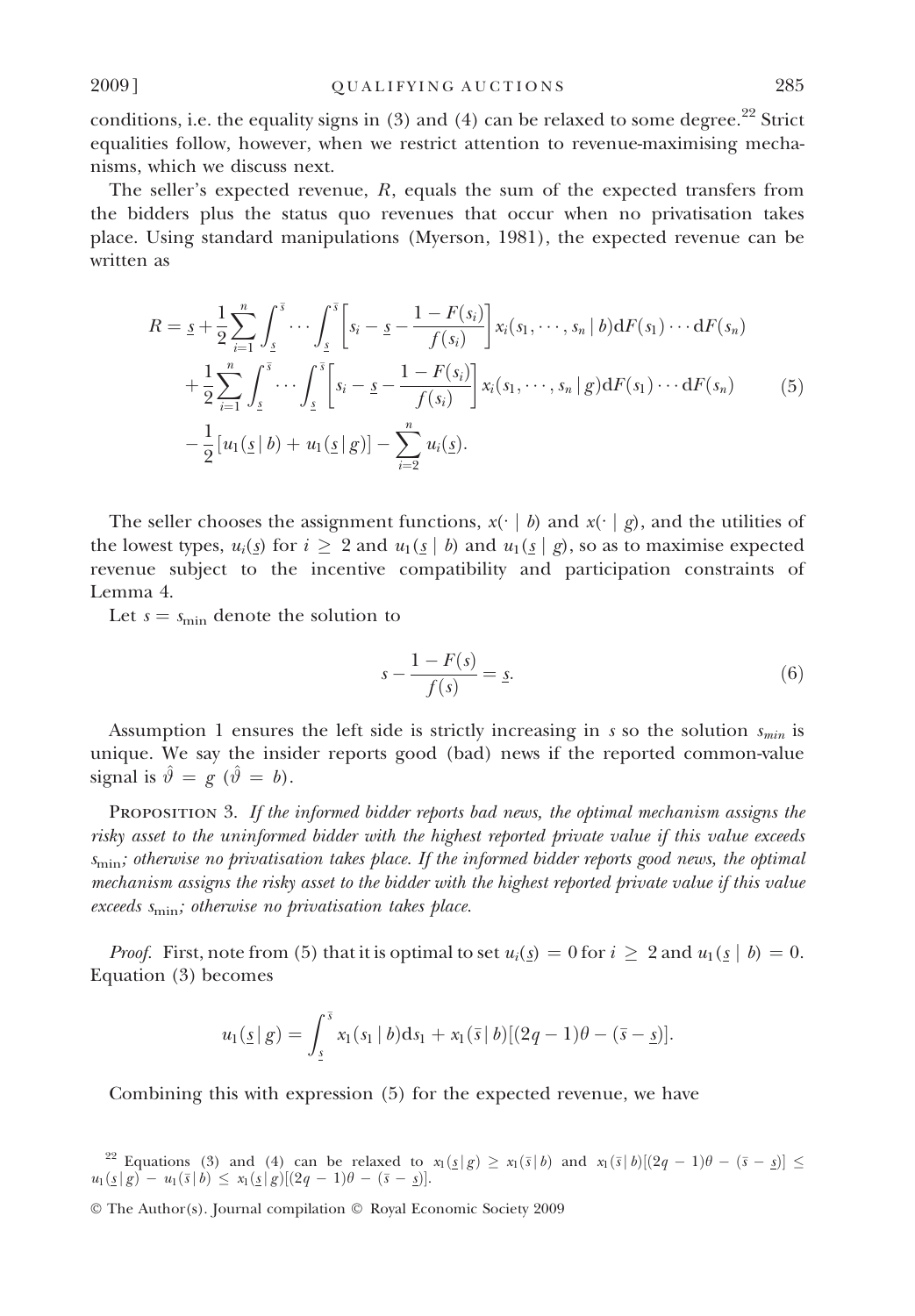$$
R = \underline{s} + \frac{1}{2} \sum_{i=1}^{n} \int_{\underline{s}}^{\overline{s}} \cdots \int_{\underline{s}}^{\overline{s}} \left[ \widetilde{MR}_{i}(s_{i}) - \underline{s} \right] x_{i}(s_{1}, \dots, s_{n} | b) dF(s_{1}) \cdots dF(s_{n})
$$
  
+ 
$$
\frac{1}{2} \sum_{i=1}^{n} \int_{\underline{s}}^{\overline{s}} \cdots \int_{\underline{s}}^{\overline{s}} \left[ MR_{i}(s_{i}) - \underline{s} \right] x_{i}(s_{1}, \dots, s_{n} | g) dF(s_{1}) \cdots dF(s_{n})
$$
  
- 
$$
\frac{1}{2} x_{1}(\overline{s} | b) \left[ (2q - 1)\theta - (\overline{s} - \underline{s}) \right],
$$
 (7)

where we defined

$$
MR_i(s_i) = s_i - \frac{1 - F(s_i)}{f(s_i)}
$$

for  $i = 1,\dots,n$ , and

$$
\widetilde{MR}_1(s_1) = s_1 - \frac{2 - F(s_1)}{f(s_1)},
$$

and  $\overline{MR}_i(s_i) = MR_i(s_i)$  for  $i = 2,...,n$ .

Figure 2 shows  $MR_i(s) - \underline{s}$  in case of good news (right panel) and  $MR_1(s) - \underline{s}$  in case of bad news (left panel). If  $MR_1(s_1) - \underline{s}$  were everywhere negative then the seller should obviously never allocate the asset to the insider in case of bad news. Suppose  $MR_1(s_1) - \underline{s}$  is positive for some values of  $s_1$  as shown in the Figure. At the upper end  $s_1 = \bar{s}$  we have

$$
\widetilde{MR}_1(\overline{s}) - \underline{s} = (\overline{s} - \underline{s}) - \frac{1}{f(\overline{s})} \leq 0,
$$

since Assumption 1 implies that  $f(\cdot)$  is minimised at the boundaries so  $1 = \int_{\frac{\bar{s}}{2}}^{\frac{\bar{s}}{2}} f(s) ds \ge f(\bar{s})(\bar{s} - \bar{s}).$  Hence, when the marginal revenue  $\overline{MR_1}(s_1)$  is positive for some values of  $s_1$  it is non-monotonic. Since the assignment function  $x_1(s_1 | \vartheta)$  has to be non-decreasing in  $s_1$  we need to 'iron out' the marginal revenue curve (see, for instance, Bulow and Roberts, 1989). This yields the  $\mu\mu'\mu'''\mu'''$  curve in Figure 2. The main point is that the part of the curve that pertains to bad news lies everywhere below the zero line that connects  $\frac{s}{s}$  and  $\overline{s}$ . To understand this result, note that



Fig. 2. Ironing Out the Insider's Marginal Revenue Curve © The Author(s). Journal compilation © Royal Economic Society 2009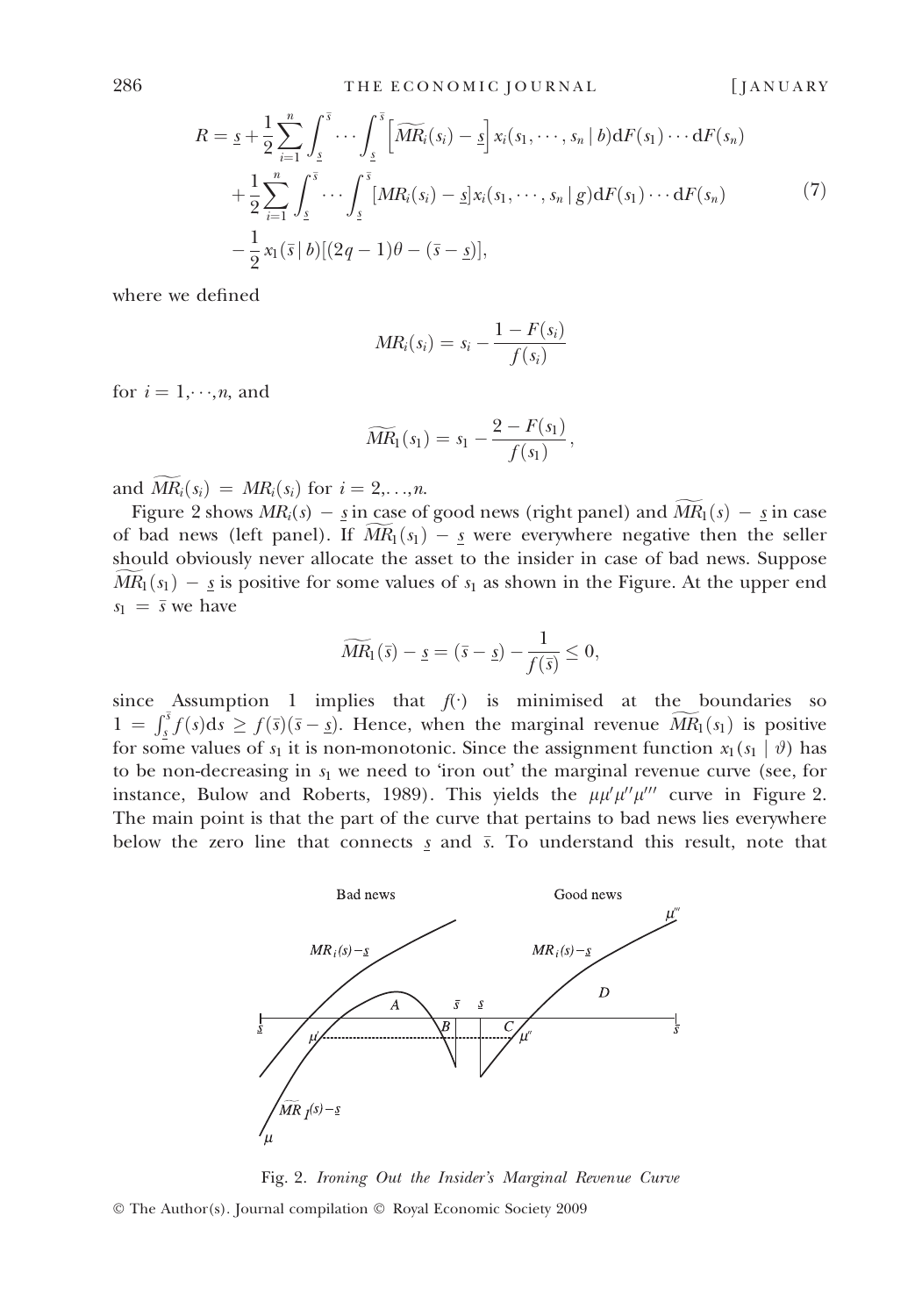$\int_{\frac{S}{2}}^{S} MR_i(s)f(s)ds = S$ . (To sell to all types, revenue has to equal s since that it is the maximum price at which all types are willing to buy.) The weighted  $D$ ,  $C$  areas (weighted by the density function  $f(·)$ ) are therefore equal:  $D - C = 0$ . Obviously,  $D > A - B$  so  $A - B - C < 0$ . The line connecting  $\mu'$  to  $\mu''$  thus has to lie below the zero to replicate this negative area. As a result, the seller should never award the asset to the insider when the insider reports bad news. In other words,  $x_1(s_1 | b) = 0$  for all  $s_1 \in [\underline{s}, \overline{s}].$ 

This implies that the final term in (7) is zero. Hence, revenue is maximised by allocating the project to the uninformed bidder with the highest  $MR_i(s_i) - \underline{s}$  in case of bad news and to the bidder with the highest  $MR_i(s_i) - \underline{s}$  in case of good news conditional on these values being positive. The log-concavity Assumption 1 ensures  $MR(s_i)$  is an increasing function and it is positive if and only if  $s > s_{\text{min}}$ . So in case of bad news the project is assigned to the uninformed bidder with the highest private value if this private value exceeds  $s_{\min}$  otherwise no privatisation takes place. In case of good news the project is assigned to the bidder with the highest private value (whether or not the bidder is informed) if this value exceeds  $s_{\min}$ , otherwise no privatisation takes place. Q.E.D.

Note that the optimal mechanism discriminates against the informationally advantaged bidder to ensure truthful information revelation and protect uninformed bidders from the winner's curse. This is akin to Myerson's (1981) solution for the case of asymmetric value distributions where bidding credits are assigned to 'weaker' bidders to enhance competition and force the advantaged bidder to bid closer to her true value.

## 3. Qualifying Auctions

In this Section we describe a practical implementation of the optimal mechanism, consisting of a two-stage qualifying auction. In the first stage all  $n$  bidders place a bid. The  $n-1$  highest bids qualify for the second stage, which consists of a standard second price auction augmented with a reserve price. All qualifying bidders learn only the lowest first-stage bid, as does the seller who sets an optimal reserve price based on this information. The following Lemma describes an equilibrium in this context (another equilibrium is discussed below).

Lemma 5. In the first stage of the qualifying auction, optimal bids are

$$
b_I(s_I | \vartheta) = s_I + \frac{1}{2} [P(G | \vartheta) - P(B | \vartheta)] \theta,
$$
  

$$
b_U(s_U) = s_U.
$$

All but the lowest bidder qualify for the second stage. The seller and qualifying bidders get to know the lowest first-stage bid from which they can perfectly infer the insider's information  $\vartheta$ . The reserve price is set at  $r = b_I(s_{\min} \mid \vartheta)$  and qualifying bidders' optimal second-stage bids are

$$
b(s) = \begin{cases} b_I(s \,|\, \vartheta) & \text{if } s \ge s_{\min}, \\ \text{`no bid'} & \text{if } s < s_{\min}, \end{cases}
$$

with  $s_{\min}$  the unique solution to (6).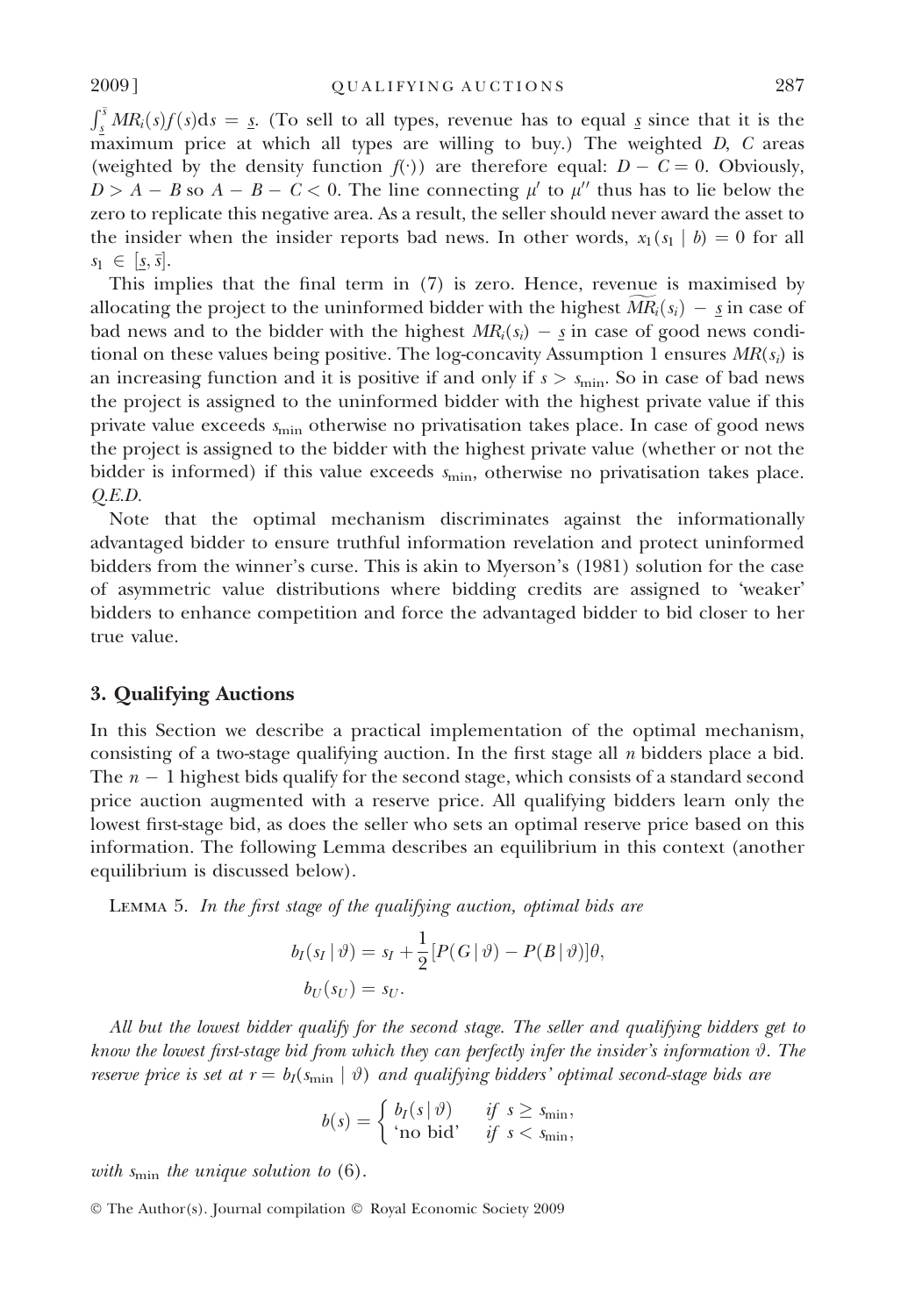Proof. Since all bidders bid their unconditional expected values in the first stage, the lowest bid is either in the range  $s = (q - \frac{1}{2})\theta$ ,  $\bar{s} = (q - \frac{1}{2})\theta$  or in the range  $s = s$ , which are disjoint intervals by assumption  $2:(q - \frac{1}{2})\theta > \bar{s} - \underline{s}$ . In the former case, the seller and qualifying bidders know  $\vartheta = b$  while in the latter case they know  $\vartheta = g$ .

To show that the above strategies constitute an equilibrium note that, given first-stage behaviour, qualifying bidders know  $\vartheta$  and hence it is optimal for them to bid their expected values in the second stage. Now consider the qualifying stage. Suppose the insider's information is  $(\vartheta = g, s_1)$ : can the insider gain by bidding something different then  $b_I(s_I | \vartheta)$ ? There are two possibilities: (*i*) the deviating bid is the lowest first-stage bid and  $(ii)$  it is not. In the former case, the insider will forgo the opportunity to bid in the second stage, which cannot be profitable. In the latter case, the lowest first-stage bid is determined by an uninformed bidder (as it would be in equilibrium), in which case the seller and qualifying bidders infer that  $\vartheta = g$ . Again such a deviation by the insider is not profitable. What if the insider's information is  $(\vartheta = b,s<sub>l</sub>)$ ? In this case she might deviate such that her bid is no longer the lowest first-stage bid. But then the seller and other qualifying bidders infer  $\theta = g$ , in which case the insider will not be able to profitably win the second stage.

Finally, given the second price nature of the second stage auction, it is easy to show that uninformed bidders have no incentive to deviate from truthful bidding in the first stage.  $Q.E.D$ 

Note that the qualifying auction implements the optimal mechanism of the previous section and its revenue is independent of the degree of common value uncertainty unlike that of the standard auctions discussed above. Importantly, the qualifying auction is revenue maximising when the insider's identity is unknown or cannot be (legally) used. Moreover, the qualifying auction is robust in the sense that it is optimal also when there is no insider bidder. In this case, all bidders are symmetric and the first stage simply gets rid of the bidder with the lowest private value with no consequences for seller revenues.

PROPOSITION 4. The qualifying auction implements the optimal mechanism in situations with and without informational asymmetries whether or not the insider's identity can be observed.

It is important to point out that the qualifying auction also admits a 'babbling' equilibrium in which no information is revealed after the first stage. In particular, if the maximum bid is denoted  $\bar{b} < \infty$ , then all bidders submit  $\bar{b}$  in the first stage, one randomly chosen bidder is removed from the auction and no information is revealed.<sup>23</sup> Note that this equilibrium makes all uninformed bidders worse off as the winner's curse reappears in the final stage.

# 4. Discussion

Recall that Assumption 2 implies the insider bidder's value lies outside the set of unconditional expected (private) values of the uninformed bidders. Here we drop this restriction. Suppose the insider bidder gets one of three signals:  $-\theta$ , 0,  $\theta$  with probabilities

<sup>&</sup>lt;sup>23</sup> If there is no upper-bound on bids, such an equilibrium, strictly speaking, does not exist.

<sup>©</sup> The Author(s). Journal compilation © Royal Economic Society 2009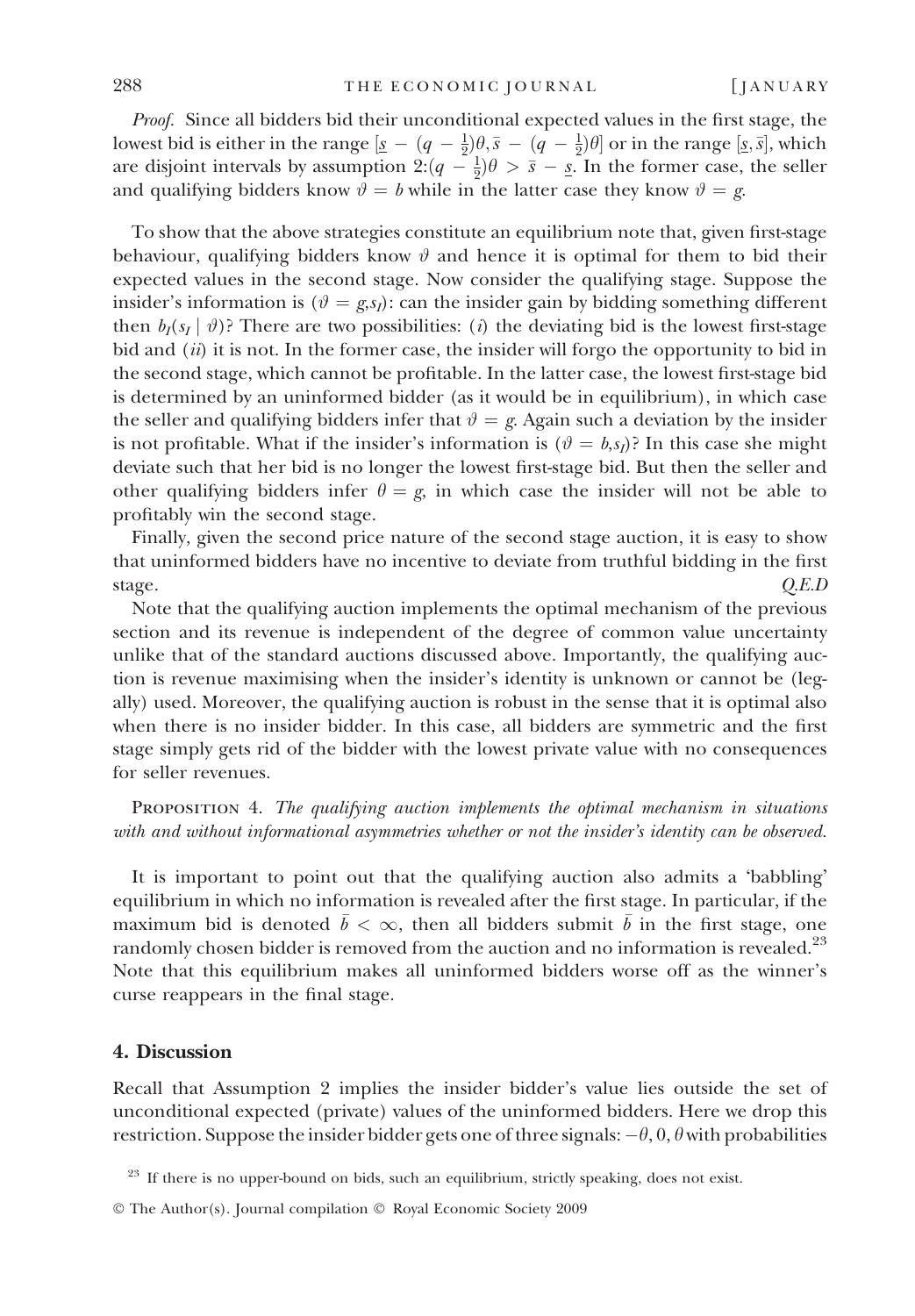$\frac{1}{2}p$ ,  $1-p$ , and  $\frac{1}{2}p$  respectively (to simplify notation we set  $q=1$ ). Then with probability  $1 - p$  the insider is no more informed than the rest and the set of insider's expected values is identical to that of the uninformed bidders. In other words, the insider's values are no longer separated from those of the uninformed bidders. We keep assumption 2 written as:  $\bar{s} - \underline{s} < \frac{1}{2}\theta$ . In addition, we require that the insider is more likely to be informed about either state than to be uninformed, so  $1/2p\,\geq\,1\,-\,p$  or  $p\,\geq\,2/3.^{24}$ 

To derive the optimal mechanism, we need the expressions for marginal revenue. As before they depend on the insider's common value signal:

$$
MR_1^{\hat{\theta}}(s) - \underline{s} = \begin{cases} s - \underline{s} - \frac{(2/p) - F(s)}{f(s)} & \text{if } \hat{\theta} = -\theta \\ s - \underline{s} - \frac{[(1 - \frac{1}{2}p)/(1 - p)] - F(s)}{f(s)} & \text{if } \hat{\theta} = 0 \\ s - \underline{s} - \frac{1 - F(s)}{f(s)} & \text{if } \hat{\theta} = \theta. \end{cases}
$$
(8)

It is readily verified that  $p \geq \frac{2}{3}$  and  $f(\bar{s}) \leq 1/(\bar{s} - \underline{s})$  (from Assumption 1) imply that the marginal revenues are non-positive at the top in case of bad or no news, i.e.  $MR^{\hat{\theta}}_1(\bar{s}) - \underline{s} < 0$  for  $\hat{\theta} = -\theta$  and  $\hat{\theta} = 0$ . Following the steps of the proof of Proposition 3, we can now show that the ironed out  $MR(s) - \underline{s}$  curve lies below zero in case of bad news  $(\hat{\theta} = -\theta)$  or no news  $(\hat{\theta} = 0)$ . In other words, the insider bidder is never assigned the asset when she did not receive good news.

The following three stage qualifying auction implements the optimal mechanism. In the first two stages all (remaining) bidders place non-binding bids and in each round the lowest bidder drops out. The other bidders learn the lowest bid. The final stage consists of a standard second price auction among the remaining  $n-2$  bidders. As above, the seller adjusts the reserve price in the final round based on the losing bids in the first two rounds.

Using similar arguments as in the previous Section, we can show that in case of bad news the insider bidder bids  $s_1 - \theta < \underline{s}$  and everyone learns from this lowest bid that the common value equals  $-\theta$ . If the lowest bid is above  $\underline{s}$ , uninformed bidders update their expectation of the common value to

$$
\frac{1-p}{1-\frac{1}{2}p}0 + \frac{\frac{1}{2}p}{1-\frac{1}{2}p}\theta = \frac{p}{2-p}\theta \ge \frac{1}{2}\theta
$$

for  $p \ge 2/3$ . Hence, in the second round, the lowest uninformed bid exceeds  $\underline{s} + \frac{1}{2}\theta$ which exceeds the highest informed bid in case of no news,  $\bar{s}$ . So after learning the lowest bid in the second round, uninformed bidders and the seller can distinguish between no news and good news. The qualifying auction therefore implements the optimal mechanism even in the case when the informed bidder's valuation overlaps with the uninformed bidders' unconditional expected valuations.

Finally, suppose  $\frac{1}{2}\theta \leq \bar{s} - \underline{s} < \theta$  so that the informed bidder's valuations in case of good (bad) news and no news are overlapping. In this case, the qualifying auction helps to

<sup>&</sup>lt;sup>24</sup> As p gets smaller the informed bidder becomes less informed and in the limit when  $p = 0$  all bidders are equally (un)informed. For our discussion here we maintain  $p \geq 2/3$  to ensure that the informational advantage of the informed bidder is substantial.

<sup>©</sup> The Author(s). Journal compilation © Royal Economic Society 2009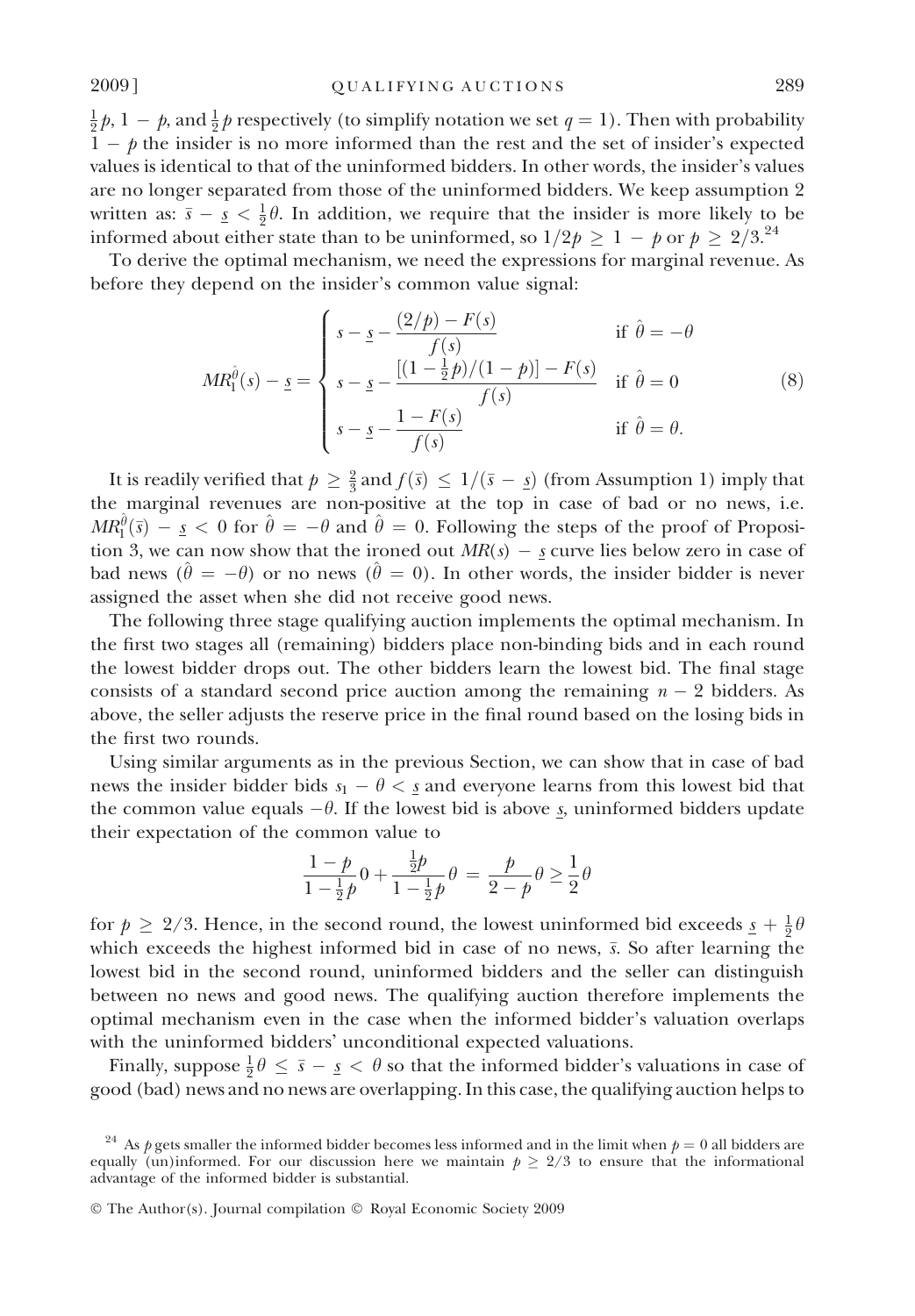reduce the winner's curse but it no longer implements the optimal mechanism. In the first stage, uninformed bidders learn whether the informed bidder has bad news about the asset since  $\bar{s} - \theta < \underline{s}$ . However, in the second stage the uninformed bidders may not be able to infer whether the informed bidder has no news or good news (as their updated bids in the second round overlap with  $[\underline{s}, \overline{s}]$ ). Uninformed bidders therefore face a reduced winner's curse in the final stage (roughly speaking the winner's curse has been halved), which results in more aggressive bidding and higher revenues. In this sense, the qualifying auction still improves on other formats although it is no longer optimal.<sup>25</sup>

# 5. Conclusion

High-stakes auctions for privatising public assets are often plagued by substantial bidder asymmetries, which may have devastating effects for the auction's revenue. Previous literature has typically assumed that these asymmetries take the form of (known) private-value differences (Myerson, 1981; Bulow et al., 1999). In contrast, in this article we analyse the effects of *informational asymmetries* that arise when one insider bidder has superior information about the asset's common value while private-value differences are small. To illustrate, consider the sale of the Los Angeles licence in the 1995 FCC spectrum auction for mobile-phone broadband licences. The following discussion is taken from Klemperer (2002).

While the license value was hard to estimate, it was probably worth similar amounts to several bidders. But Pacific Telephone, which already operated the local fixed-line telephone business in California, had distinct advantages from its database on potential local customers and its familiarity with doing business in California.

Before bidding for the California phone license, Pacific Telephone announced in the Wall Street Journal that 'if somebody takes California away from us, they'll never make any money (Cauley and Carnevale, 1994, p. A4). Pacific Telephone also hired one of the world's most prominent auction theorists to give seminars to the rest of the industry to explain the winner's curse argument that justifies this statement, and reinforced the point in full page advertisements that ran in newspapers of cities where their major competitors were headquartered (Koselka, 1995, p. 63).

The auction was a standard ascending (English) auction. And the result was that the bidding stopped at a very low price. In the end, the Los Angeles license yielded only \$26 per capita. In Chicago, by contrast, the main local fixed-line provider was ineligible to compete and the auction yielded \$31 per capita even though Chicago was thought less valuable than Los Angeles because of its lower household incomes, lower expected population growth, and more dispersed population.

<sup>&</sup>lt;sup>25</sup> If the seller can (legally) identify the informed bidder, separate thresholds can be set for the informed bidder to qualify for the next round. In this way, more information on the common value can be generated in this case.

<sup>©</sup> The Author(s). Journal compilation © Royal Economic Society 2009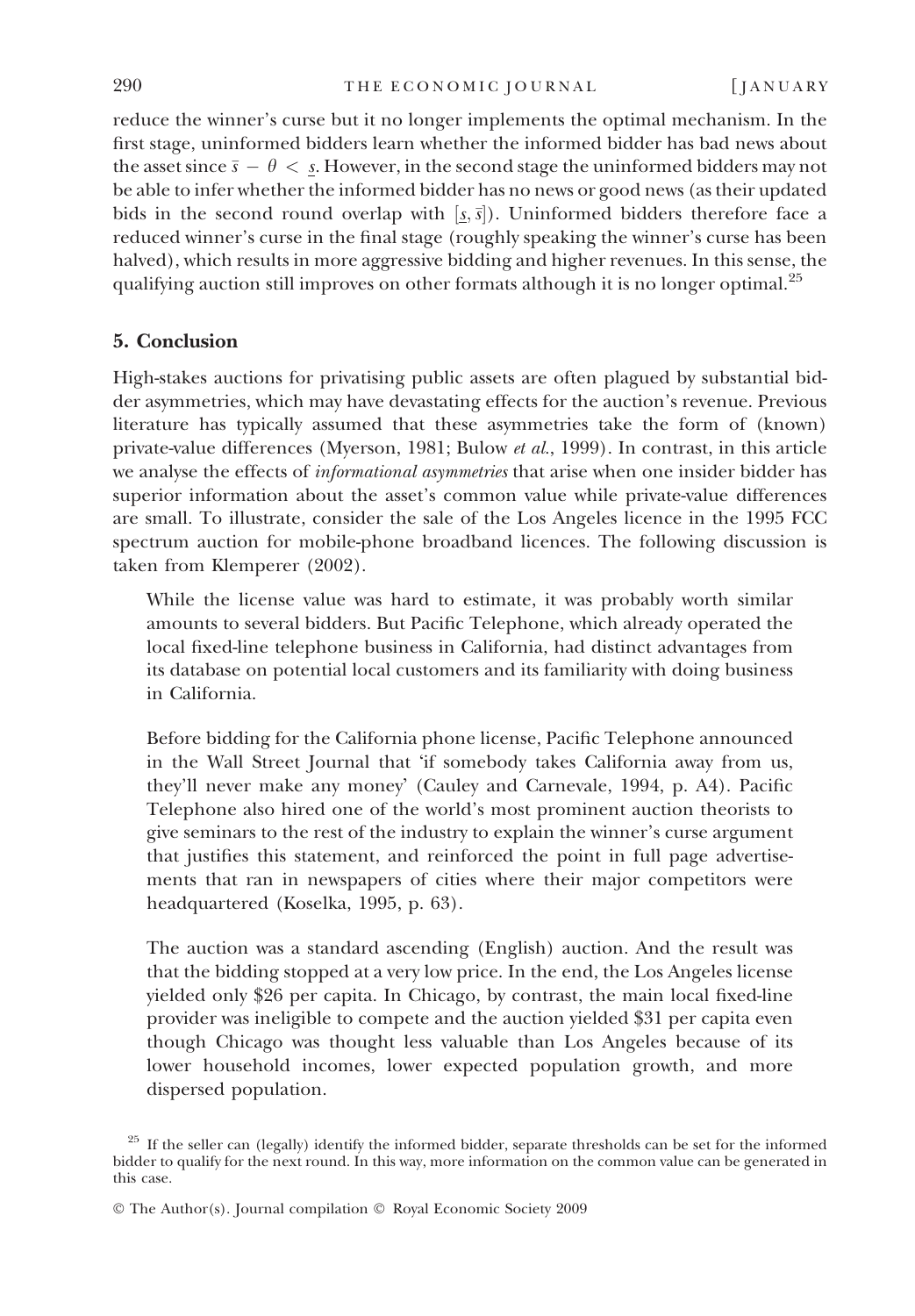We interpret the California example as follows: Pacific Telephone had inside information about the market they were already operating in and, hence, they knew much better than other bidders how much the licence would be worth. With differences in private valuations being small, Pacific Telephone could thus credibly claim that if its bid would be topped the winning bidder would have to fall prey to the winner's curse. As a result the licence sales price remained low (see Proposition 1) especially after a renowned auction theorist explained the logic behind the winner's curse to other bidders, making sure uninformed bidders would opt for a cautious strategy (see Lemma 1).

The Chicago example shows that one way to resolve this problem is to exclude the insider bidder. This solution, however, is not always legally possible nor is it optimal. Practical literature concerning the divestment of government-owned assets, such as the World Bank's 'How-to-Guide' for privatisation (Welch and Frémont, 1998), suggests a completely different approach based on a 'qualifying auction'. This auction consist of two stages. In the first stage, bidders place non-binding bids and all but the lowest bidder are allowed to participate in the second stage, which is a standard second price auction augmented with a reserve price.

In this article, we demonstrate that this simple format implements the revenuemaximising mechanism in situations where a single insider bidder has superior information about the asset's common value. The reason why the qualifying auction outperforms other formats is that it eliminates the adverse effects of the winner's curse. Indeed, there exists an equilibrium of the qualifying auction where in the first stage every bidder bids the unconditional expected value for the asset (see Lemma 5). The intuition is that since first-stage bids are non-binding, the expected value does not have to be conditional on winning. If the insider places a very low bid in the first stage, uninformed bidders observe the negative news about the asset's common value and account for this via their second-stage bids. And since the bidder with the lowest firststage bid is not allowed to bid in the second stage, there is no incentive for the insider to signal bad news if, in fact, she possesses good news.

Through the addition of a qualifying stage the auction discriminates against the informationally advantaged bidder to ensure truthful information revelation (see Proposition 3), which is reminiscent of Myerson's (1981) recipe for how to deal with value-advantaged bidders. An important difference, however, is that the qualifying auction treats bidders in a symmetric manner and neither the seller nor the bidders need to know the identity of the insider. Moreover, qualifying auctions remain optimal in situations where informational asymmetries are small or non-existent (Proposition 4). Their long-time use in the sales of complex and risky assets lends further credence to their effectiveness in combatting the adverse effects of large informational asymmetries.

# Appendix: Proofs

*Proof of Lemma* 1. Without loss of generality, label the uninformed bidders  $1, \dots, n-1$  and the insider *n*. Take the point of view of bidder 1 with private value  $s_U$  and let  $Z = \max_{2, \dots, n-1} (s^i)$ denote the highest private value of the other uninformed bidders, and let  $Y = \max_{2, \dots, n} (s^i) =$  $max(Z,s<sub>i</sub>)$  denote the highest private value of all other bidders. We distinguish two cases:

(I) bidder 1 bids low,  $s_U - (q - \frac{1}{2})\theta$ , for some  $0 < s_U < 1$ , or (II) bidder 1 bids high,  $s'_U + (q - \frac{1}{2})\theta$ , for some  $0 < s'_U < 1$ .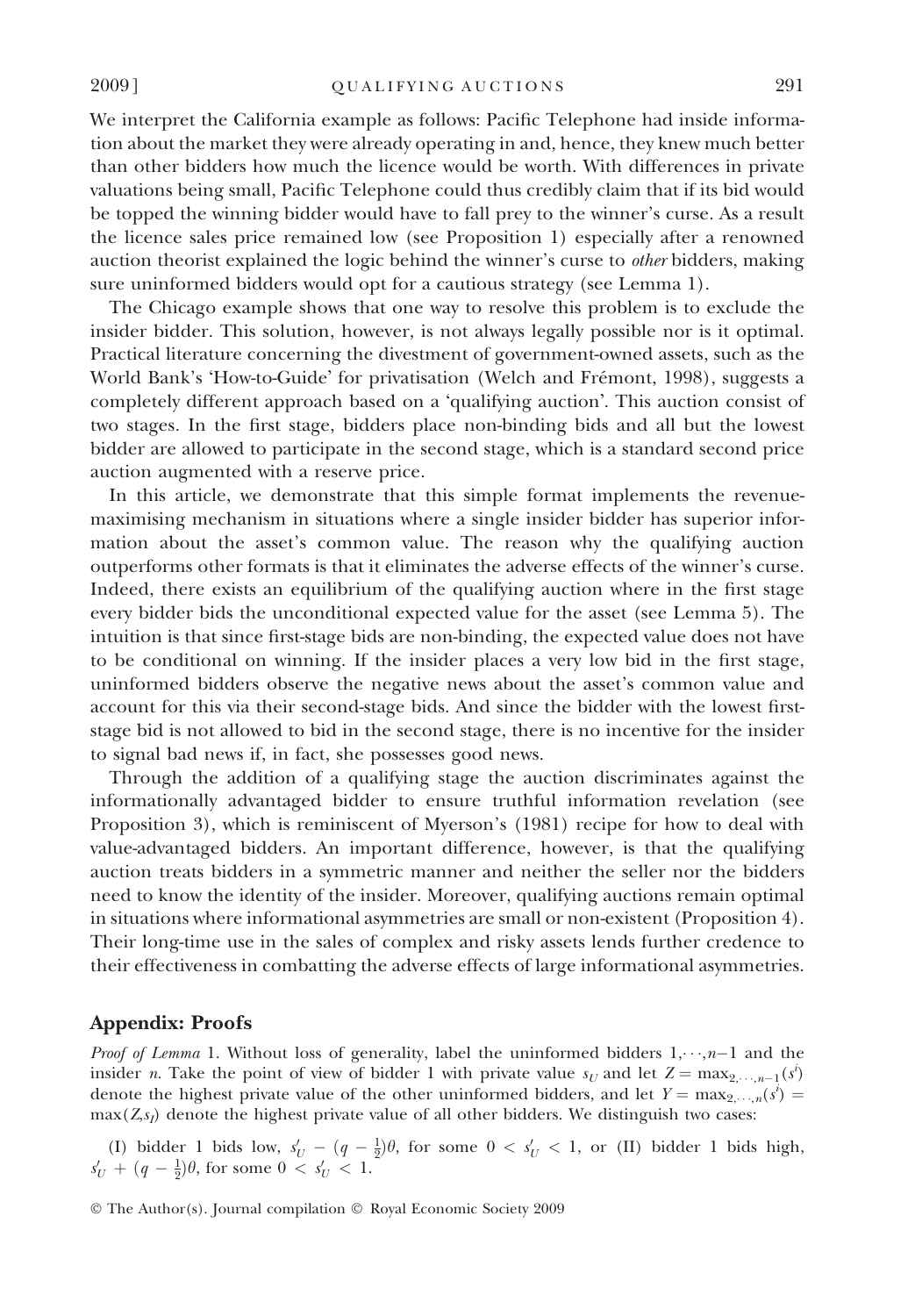Case I: Bidding low

First, suppose bidder 1 bids  $s'_U - (q - \frac{1}{2})\theta$  where  $s'_U < s^*$ . In this case she wins only in case of bad news and all other bidders have private values less than  $s'_U$ . Her expected payoffs are:

$$
\frac{1}{2} \int_0^{s'_U} \int_0^{s'_U} [s_U - \max(s_I, z)] dF(z)^{n-2} dF(s_I) = \frac{1}{2} \int_0^{s'_U} (s_U - y) dF(y)^{n-1}.
$$
 (A.1)

Next, suppose bidder 1 bids  $s_U - (q - \frac{1}{2})\theta$  where  $s_U > s^*$ . Now she wins only in the case of bad news, all other uninformed bidders have private values less than  $s^*$ , and the insider has a private value less than  $s_U'$ . Bidder 1's expected payoffs are:

$$
\frac{1}{2} \int_0^{s'_U} \int_0^{s^*} [s_U - \max(s_I, z)] dF(z)^{n-2} dF(s_I) = \frac{1}{2} \int_0^{s^*} (s_U - y) dF(y)^{n-1} + \frac{1}{2} F(s^*)^{n-2} \int_{s^*}^{s'_U} (s_U - s_I) dF(s_I). \tag{A.2}
$$

Note that (A.1) exceeds (A.2) for  $s_U < s^*$  while the reverse is true for  $s_U > s^*$ . In other words, if bidder 1 chooses to bid low, she will set  $s_U' < s^*$  ( $s_U > s^*$ ) iff  $s_U < s^*$  ( $s_U > s^*$ ). Furthermore, in either case, bidder 1's expected payoffs are maximised by setting  $s_U' = s_U$ . Bidder 1's expected payoffs therefore are:

$$
\pi_{low} = \frac{1}{2} \int_0^{s_U} (s_U - y) dF(y)^{n-1}
$$
\n(A.3)

for  $s < s^*$  and

$$
\pi_{low} = \frac{1}{2} \int_0^{s^*} (s_U - y) dF(y)^{n-1} + \frac{1}{2} F(s^*)^{n-2} \int_{s^*}^{s_U} (s_U - s_I) dF(s_I)
$$
\n(A.4)

for  $s > s^*$ .

#### Case II: Bidding high

If bidder 1 bids  $s_U + (q - \frac{1}{2})\theta$  where  $s_U' < s^*$ , she wins only if all other uninformed bidders have private values less than  $s^*$ . Expected payoffs are:

$$
\frac{1}{2} \int_0^{s^*} \int_0^{s^*} [s_U - \max(s_I, z)] dF(z)^{n-2} dF(s_I) + \frac{1}{2} \int_{s^*}^1 \int_0^{s^*} (s_U - s_I) dF(z)^{n-2} dF(s_I) \n+ \frac{1}{2} \int_0^{s_U'} \int_0^{s^*} (s_U - s_I) dF(z)^{n-2} dF(s_I).
$$
\n(A.5)

Here the two terms on the first line correspond the case of bad news and the term on the second line to the case of good news.

If bidder 1 bids  $s_U + (q - \frac{1}{2})\theta$  where  $s_U > s^*$ , it is useful to distinguish several scenarios. In the case of bad news, bidder 1 wins if all other uninformed bidders have private values less than  $s_U'$ . Her payment, however, depends on whether the other uninformed bidders' private values are below or above the threshold level,  $s^*$ . In the former case, bidder 1's payment is determined by the highest of all others values. In the latter case, bidder 1's payment is determined by the highest of the uninformed bidders' private values. In case of good news, bidder 1 wins only if all others' values are less than  $s_U'$ . Again, her payment depends on whether the other uninformed bidders' private values are below or above the threshold level,  $s^*$ . Expected payoffs now are: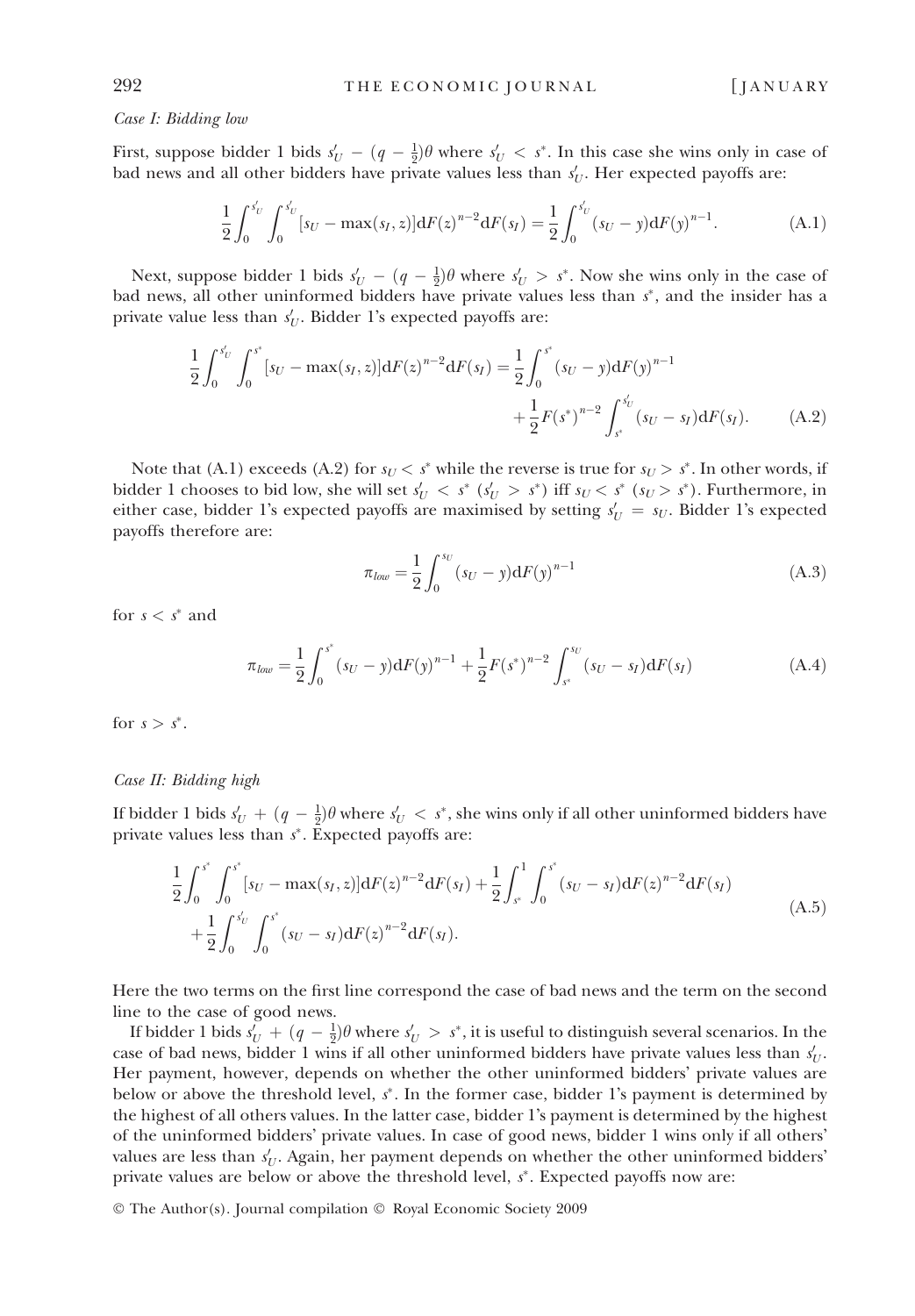$$
\frac{1}{2} \int_{0}^{s^{*}} \int_{0}^{s^{*}} [(s_{U} - \max(s_{I}, z)] dF(z)^{n-2} dF(s_{I}) + \frac{1}{2} \int_{s^{*}}^{1} \int_{0}^{s^{*}} (s_{U} - s_{I}) dF(z)^{n-2} dF(s_{I}) \n+ \frac{1}{2} \int_{0}^{1} \int_{s^{*}}^{s_{U}'} (s_{U} - z) dF(z)^{n-2} dF(s_{I}) + \frac{1}{2} \int_{0}^{s_{U}'} \int_{0}^{s^{*}} (s_{U} - s_{I}) dF(z)^{n-2} dF(s_{I}) \n+ \frac{1}{2} \int_{0}^{s^{*}} \int_{s^{*}}^{s_{U}'} (s_{U} - z) dF(z)^{n-2} dF(s_{I}) + \frac{1}{2} \int_{s^{*}}^{s_{U}'} \int_{s^{*}}^{s_{U}'} [s_{U} - \max(s_{I}, z)] dF(z)^{n-2} dF(s_{I}).
$$
\n(A.6)

Here the first three terms correspond the case of bad news and the final three terms to the case of good news. Note that when one or more other uninformed bidders bid high, bidder 1 always pays the difference between her private value and the next highest private value of the other uninformed bidders irrespective of the private value of the insider.

Note that (A.5) exceeds (A.6) for  $s_U < s^*$  while the reverse is true for  $s_U > s^*$ . In other words, if bidder 1 chooses to bid high, she will set  $s_U' < s^*$  ( $s_U' > s^*$ ) iff  $s_U < s^*$  ( $s_U > s^*$ ). Furthermore, in either case, bidder 1's expected payoffs are maximised by setting  $s_U = s_U$ . Bidder 1's expected payoffs therefore are:<sup>26</sup>

$$
\pi_{high} = \pi_{low} + \frac{1}{2} \int_{s_U}^{s^*} (s_U - y) dF(y)^{n-1} + \frac{1}{2} F(s^*)^{n-2} \left[ \int_0^{s_U} (s_U - s_I) dF(s_I) + \int_{s^*}^1 (s_U - s_I) dF(s_I) \right]
$$
\n(A.7)

for  $s < s^*$  and<sup>27</sup>

$$
\pi_{high} = \pi_{low} + \frac{1}{2} \int_{s^*}^{s_U} (s_U - z) dF(z)^{n-2} + \frac{1}{2} \int_{s^*}^{s_U} (s_U - y) dF(y)^{n-1} + \frac{1}{2} F(s^*)^{n-2} \left[ \int_0^{s^*} (s_U - s_I) dF(s_I) + \int_{s_U}^1 (s_U - s_I) dF(s_I) \right]
$$
\n(A.8)

for  $s_U > s^*$ .

Symmetry of  $F(\cdot)$  implies that the term in brackets in (A.7) is negative for  $s_U < s^*$ , and so is the other term. In other words, for  $s_U < s^*$  we have  $\pi_{high} < \pi_{low}$  and it is optimal to bid low  $B(s_U) = s_U - (q - \frac{1}{2})\theta$ . Moreover, symmetry of  $F(\cdot)$  implies that the term in brackets in (A.8) is positive for  $s_U > s^*$ , and so are the other two terms. In other words, for  $s_U > s^*$  we have  $\pi_{high} > \pi_{low}$  and it is optimal to bid high  $B(s_U) = s_U + (q - \frac{1}{2})\theta$ .

Proof of Proposition 1. The inefficiencies mentioned in the main text may cause the bidder with the highest private value to determine the price (instead of the bidder with the second highest private value) with positive effects on revenue. A lower bound for revenue loss results by computing revenue as if it is always the bidder with the highest private value that determines the price. If  $Y_n^k$  denotes the  $k^h$  highest from *n* private value draws the sales price is then based on  $Y_n^1$ (instead of  $Y_n^2$ ). The sales price is raised by  $(q - \frac{1}{2})\theta$  when the insider receives good news and the

 $^{26}$  The additional terms are explained as follows: in case of bad news, bidder 1 now also wins when both 2 and s<sub>I</sub>, and hence Y, are between s<sub>U</sub> and  $s^*$  (this yields the  $\frac{1}{2} \int_{s_U}^{s^*} (s_U - y) dF(y)^{n-1}$  term), and when Z is less than  $s^*$  and  $s_I$  is between  $s^*$  and 1 (this yields the  $\frac{1}{2}F(s^*)^{n-2}\int_{s^*}^{1/2}(s_U-s_I)dF(s_I)$  erm). In case of good news, bidder 1 now also wins when Z is less than  $s^*$  and  $s_I$  is less than  $s_U$  (the  $\frac{1}{2}F(s^*)^{n-2}\int_0^{s_U} (s_U - s_I)dF(s_I)$  term).<br><sup>27</sup> The additional terms are explained as follows: in case of bad news, bidder 1 now also wins when Z is

between s<sup>\*</sup> and s<sub>U</sub> for any value of s<sub>I</sub>(this yields the  $\frac{1}{2}\int_{s^*}^{s_U} (s_U - z) dF(z)^{n-2}$  term), and when Z is less than s<sup>\*</sup> and between s and s<sub>U</sub> for any value of s<sub>I</sub>(tins yields the  $\frac{1}{2}F(s^*)^{n-2}\int_{s_U}^{1/2}(s_U-s_I)dF(s_I)$  term). In case of good news, bidder 1 now also wins when both Z and s<sub>I</sub> are less than s<sub>U</sub> (s<sub>U</sub> - s<sub>I</sub>) av (s<sub>U</sub> - si in tase of good hews, bidden I how<br>also wins when both Z and s<sub>I</sub> are less than s<sub>U</sub> (this yields  $\frac{1}{2} \int_0^y \int_{0}^{8U} \int_{1}^{5U} [5U - \max(s_1, s_2$  $\int_0^{8.6} {\left[ \left[ \frac{8y}{bU} - \max(s_I, z) \right] - \left( \frac{s_U}{bU} - \frac{s_I}{bU} \right) \right]} dF(z)^{n-2} dF(s_I) = \int_{s^*}^{s_U} \left( \frac{s_U}{bU} - \frac{s_I}{bU} \right) \frac{d_0}{b} \left[ \frac{1}{bU} - \frac{\max(s_I, z_J)}{b} \right] d_0 \left( \frac{s_I}{bU} - \frac{s_I}{bU} \right)$ 

<sup>©</sup> The Author(s). Journal compilation © Royal Economic Society 2009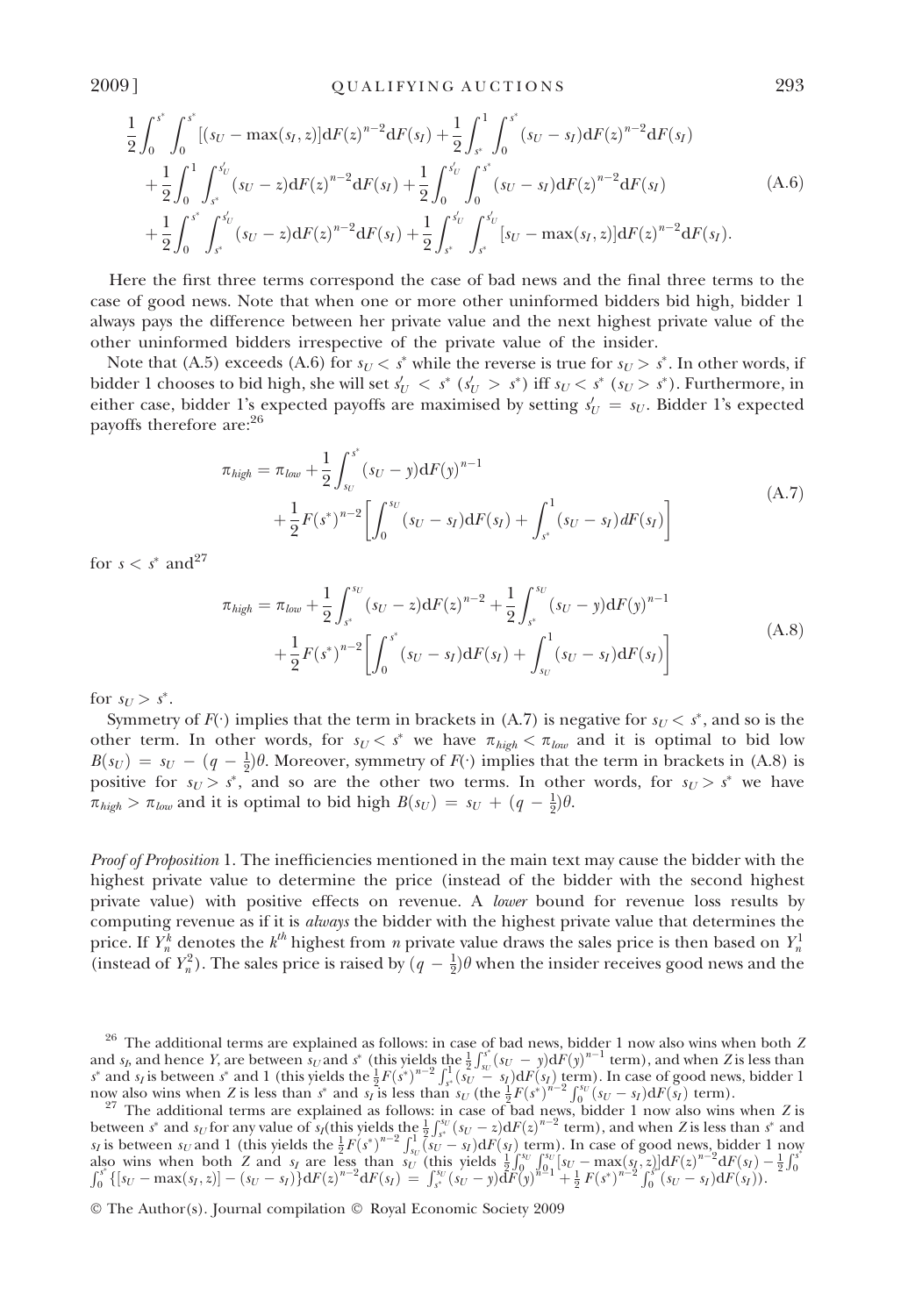highest of the uninformed bidders' private values exceeds  $s^*$ , and it is lowered by  $(q - \frac{1}{2})\theta$ otherwise. The former event occurs with probability  $\frac{1}{2} \left[ 1 - \left( \frac{1}{2} \right)^{n-1} \right]$ . Hence, a lower bound for the loss in revenue is  $(q - \frac{1}{2})\theta - \frac{1}{2}[1 - (\frac{1}{2})^{n-1}]2(q - \frac{1}{2})\theta - [\mathbb{E}(Y_n^1) - \mathbb{E}(Y_n^2)] = (\frac{1}{2})^{n-1}(q - \frac{1}{2})\theta [E(Y_n^1) - E(Y_n^2)]$ , which is linearly increasing in  $\theta$ .

Proof of Lemma 2. We say the uninformed bid is high (low) when it has a positive (zero) chance of winning against the equilibrium bid of an insider who received good news. The expected payoff of an uninformed bidder with private value  $s_U$  when bidding low,  $s_U' - (q - \frac{1}{2})\theta$ , equals

$$
\frac{1}{2} \int_{\underline{s}}^{s'_{U}} \left\{ \left[ s_{U} - \left( q - \frac{1}{2} \right) \theta \right] - \left[ s - \left( q - \frac{1}{2} \right) \theta \right] \right\} dF(s)^{n-1}.
$$

Clearly, it is optimal to set  $s_U' = s_U$  in this case.

Optimal high bids can be derived from the following marginal argument: in equilibrium,  $B(s_U)$ follows from the condition that the costs and benefits of raising the bid to  $B(s_U + \epsilon)$  cancel. Note that such an increase has an effect only when it turns the uninformed bidder into a winner while she was previously losing. This occurs when

- $(i)$  the insider received bad news and by raising her bid the uninformed bidder just beats the highest of the other uninformed bidders,
- (*ii*) the insider received good news and by raising her bid the uninformed bidder just beats the highest of the other uninformed bidders, and
- (*iii*) the insider received good news and by raising her bid the uninformed bidder just beats the insider.

Case  $(i)$  occurs when the highest of the other uninformed bidders' private values lies between  $s_U$  and  $s_U + \epsilon$  while the insider's private value can be anything. This event occurs with probability  $\epsilon (n-2) f(s) F(s)^{n-3}$  and the net gain in this case is  $s_U - (q - \frac{1}{2}) \theta - B(s_U)$ . Similarly, case (*ii*) occurs with probability  $\epsilon(n-2)f(s)F(s)^{n-3}F[B(s_U)-(q-\frac{1}{2})\theta]$  where the extra term is included to capture the probability that the insider's bid in case of good news,  $s_I + (q - \frac{1}{2})\theta$ , is less than  $B(s_U)$ . The net gain in this case is  $s_U + (q - \frac{1}{2})\theta - B(s_U)$ . Finally, case *(iii)* arises when all other uninformed bidders have private values less than  $s_U$  and the insider's private value lies between  $B(s_U) - (q - \frac{1}{2})\theta$  and  $B(s_U + \epsilon) - (q - \frac{1}{2})\theta$ . The probability of this event is  $\epsilon F(s)^{n-2}B'(s_U)f[B(s_U) - (q-\frac{1}{2})\theta]$  and the net gain in this case is  $s_U + (q-\frac{1}{2})\theta - B(s_U)$ .

Adding the different scenarios yields the following differential equation for  $B(s_U)$ 

$$
0 = (n-2)f(s_U)F(s_U)^{n-3}\left[s_U - (q - \frac{1}{2})\theta - B(s_U)\right] + (n-2)F\left[B(s_U) - (q - \frac{1}{2})\theta\right]f(s_U)F(s_U)^{n-3}\left[s_U + (q - \frac{1}{2})\theta - B(s_U)\right] + B'(s_U)f\left[B(s_U) - (q - \frac{1}{2})\theta\right]F(s_U)^{n-2}\left[s_U + (q - \frac{1}{2})\theta - B(s_U)\right]
$$
(A.9)

with boundary condition  $B(\bar{s}) = \bar{s} + (q - \frac{1}{2})\theta$ .

Note that for  $n = 2$ , (A.9) implies  $B(s) = s + (q - \frac{1}{2})\theta$ , which is the result of Lemma 1. For  $n \geq 3$ , we do not have an explicit solution to (A.9) but some insight can be gleaned as follows. First, the requirement that the bid is high implies  $B(s_U) > S + (q - \frac{1}{2})\theta$ . Hence, by the risky asset Assumption 2,  $B(s_U) > s_U$  and (A.9) thus implies that  $B'(s_U) > 0$ . Furthermore, (A.9) implies  $B(s_U) < s_U + (q - \frac{1}{2})\theta$  for  $s_U < \overline{s}$  since otherwise all terms on the right side are negative. Finally, the boundary condition  $B(\bar{s}) = \bar{s} + (q - \frac{1}{2})\theta$  is derived as follows. Suppose, in contradiction,  $B(\bar{s}) < \bar{s} + (q - \frac{1}{2})\theta$ . Since  $B'(s_U) > 0$ ,  $B(\bar{s}) > B(s)$  for all  $s < \bar{s}$  so raising  $B(\bar{s})$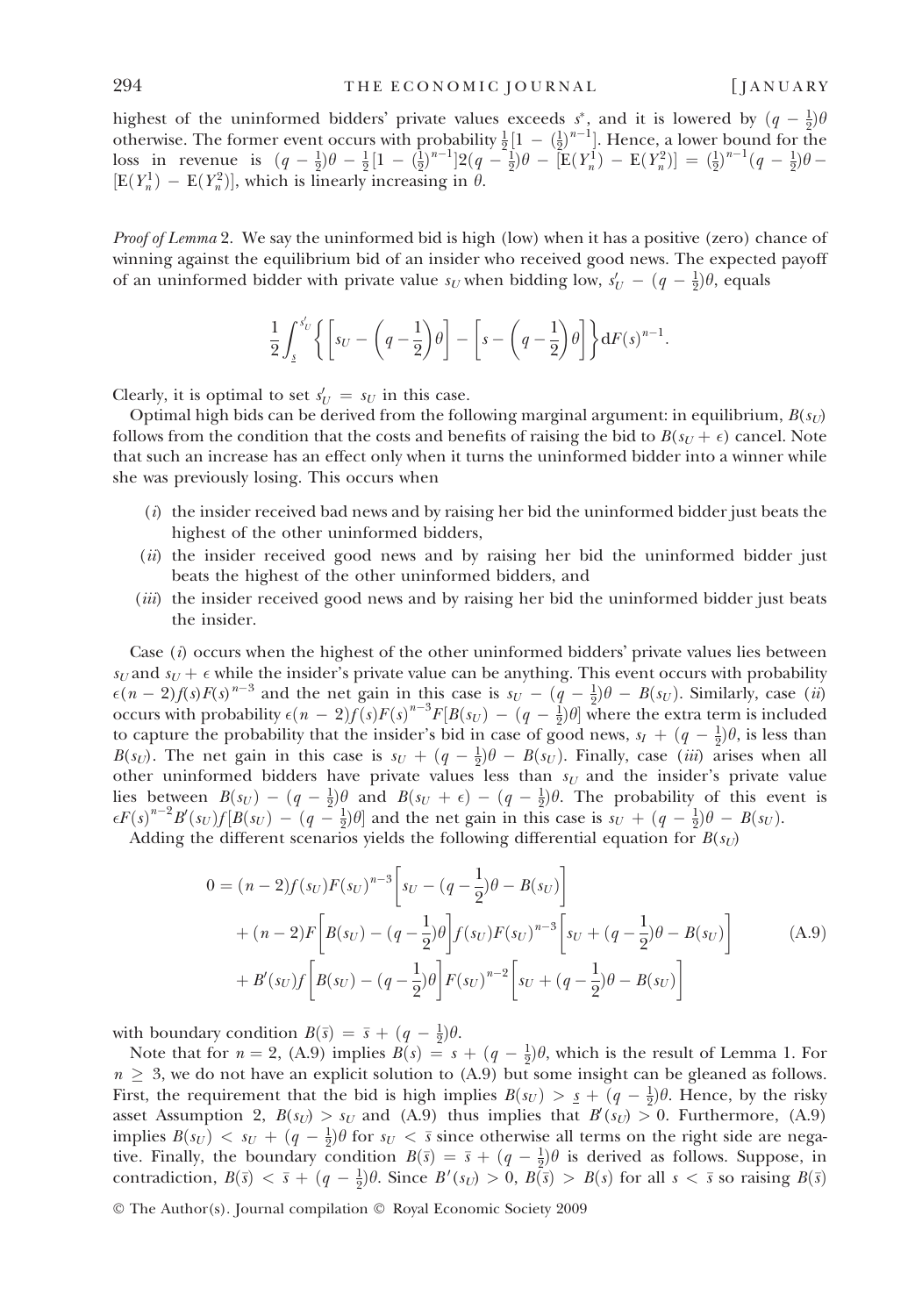leaves unchanged the probability of winning against an uninformed bidder but raises the probability of winning against an informed bidder with private value  $s < \bar{s}$  who received good news, which is profitable. Hence  $B(\bar{s}) = \bar{s} + (q - \frac{1}{2})\theta$ .

The differential equation in (A.9) thus characterises a well-defined increasing bidding function. Our final task is to determine the set of private values for which an uninformed bidder will bid low or high. Let s<sup>\*\*</sup> denote the private value for which the uninformed bidder is indifferent between a low and high bid. This cut-off value can be determined as follows: define the low bid  $L \equiv s^{**} - (q - \frac{1}{2})\theta$  and the high bid  $H \equiv B(s^{**})$  where  $B(s_U)$  is determined by (A.9). The equilibrium expected payoffs of an uninformed bidder with private value s from bidding low is

$$
\pi(L) = \frac{1}{2} \int_{\underline{s}}^{s^{**}} (s^{**} - s) dF(s)^{n-1},
$$

and the equilibrium expected payoff from bidding high is

$$
\pi(H) = \pi(L) + \frac{1}{2}F(s^{**})^{n-2}\left[\int_{s^{**}}^{\bar{s}}(s^{**}-s_I)dF(s_I) + \int_{\underline{s}}^{H-(q-\frac{1}{2})\theta}(s^{**}-s_I)dF(s_I)\right].
$$

The additional terms on the right side arise as follows. In equilibrium, an uninformed bidder with cut-off private value,  $s^{**}$ , never wins against other uninformed bidders who bid high, which explains the  $F(s^{**})^{n-2}$  term. Furthermore, the first (second) term in brackets pertains to the case where the insider received bad (good) news. An uninformed bidder with private value  $s^{**}$  is indifferent if and only if the terms in the brackets cancel, which implies

$$
s^{**} = s^* + \int_{B(s^{**}) - (q - \frac{1}{2})\theta}^{s^{**}} (s^{**} - s) dF(s), \tag{A.10}
$$

where  $s^* \equiv E(s) = \frac{1}{2}(\underline{s} + \overline{s})$ . This defines a negatively sloped curve in  $(s^{**}, B(s^{**}))$  space that runs from  $(s^*, s^* + (q - \frac{1}{2})\theta)$  to  $(\bar{s}, \underline{s} + (q - \frac{1}{2})\theta)$ . The differential equation (A.9) defines a positively sloped curve in  $(s^{**}, B(s^{**}))$  space (since  $B'(\cdot) > 0$ ) that starts below  $s^* + (q - \frac{1}{2})\theta$  at  $s^{**} = s^*$  (since  $B(s_U) < s_U + (q - \frac{1}{2})\theta$  for all  $s_U < \overline{s}$ ) and ends at  $(\overline{s}, \overline{s} + (q - \frac{1}{2})\theta)$ . The unique intersection of these two curves defines the cut-off value  $s^*$ . Since  $B(s_U) < s_U + (q - \frac{1}{2})\theta$  for all  $s_U < \bar{s}, (A.10)$  implies  $s^{**} > s^*$ .

*Proof of Lemma* 3. Suppose, in contradiction,  $\lim_{\theta\to\infty} s^{**} = \tilde{s} < \bar{s}$ . For large  $\theta$ , the probability that an uninformed bidder with private value  $s > \tilde{s}$  pays another uninformed bidder's high bid in case of bad news is strictly positive  $(\frac{1}{2}[F(s)^{n-2} - F(\tilde{s})^{n-2}] > 0)$ , resulting in a large loss. The uninformed bidder is better off bidding low, contradicting Lemma 2.

Proof of Lemma 4. Note that bidders' expected payoffs are non-negative so participation is guaranteed. To ensure bidder 1 does not report  $\vartheta = b$  when in fact  $\vartheta = g$  we require

$$
u_1(s_1 | g) \ge \max_{\hat{s}} \left\{ x_1(\hat{s} | b) \left[ s_1 + (q - \frac{1}{2}) \theta \right] - t_1(\hat{s} | b) \right\}.
$$
 (A.11)

The incentive compatibility constraint for bidder 1 of type  $(\vartheta, s_1) = (b, \bar{s})$  implies, for all  $\hat{s}$ ,

$$
x_1(\bar{s} | b) \left[ \bar{s} - (q - \frac{1}{2}) \theta \right] - t_1(\bar{s} | b) \ge x_1(\hat{s} | b) \left[ \bar{s} - (q - \frac{1}{2}) \theta \right] - t_1(\hat{s} | b).
$$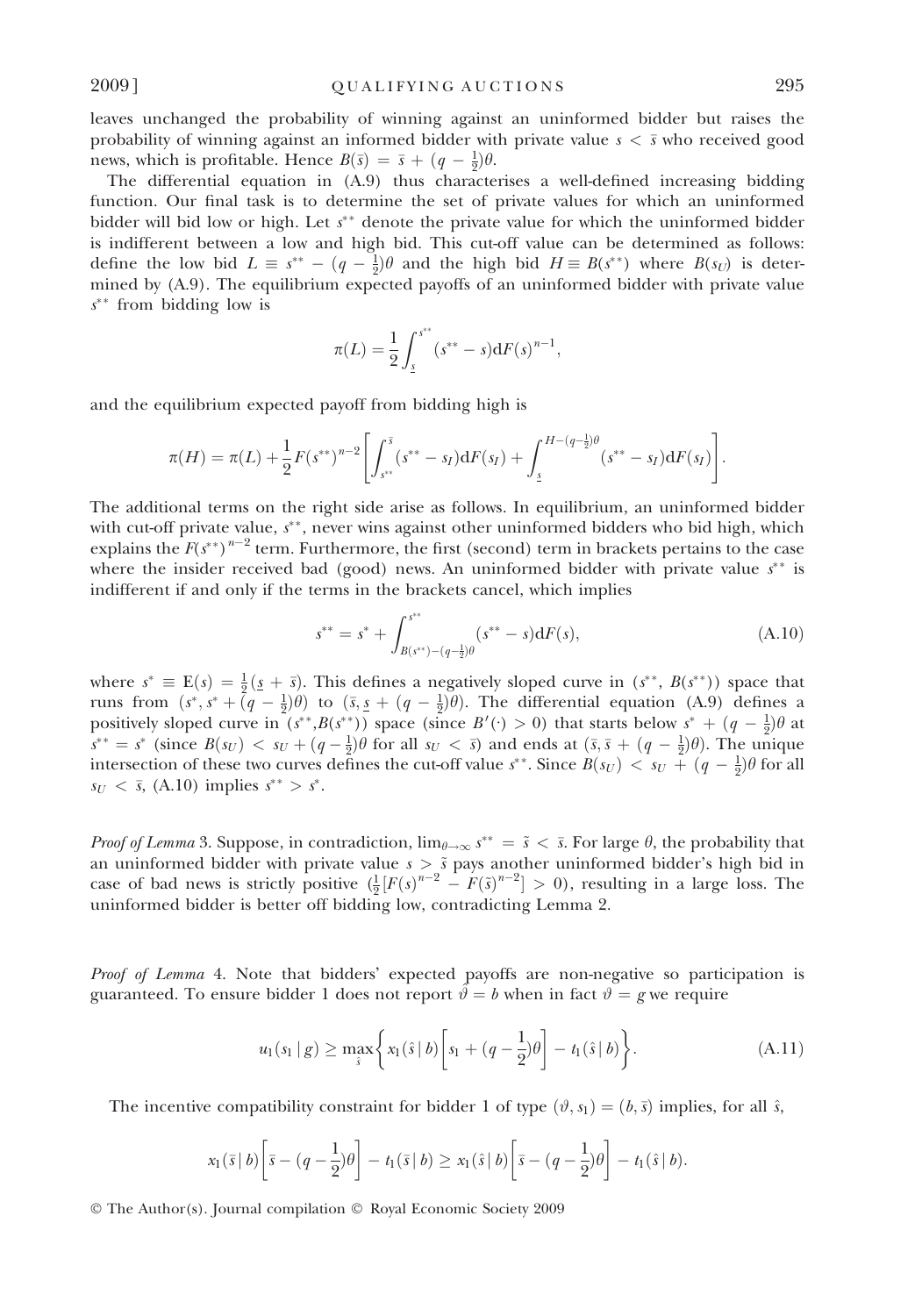The risky asset Assumption 2 implies  $(2q - 1)\theta > (\bar{s} - s_1)$  for all  $s_1$ , and since  $x_1(\cdot | b)$  is nondecreasing we have, for all  $\hat{s}$ ,

$$
x_1(\bar{s} | b) [(2q-1)\theta - (\bar{s} - s_1)] \ge x_1(\hat{s} | b) [(2q-1)\theta - (\bar{s} - s_1)].
$$

Adding the previous two inequalities yields, for all  $\hat{s}$ ,

$$
x_1(\overline{s} | b) \left[ s_1 + \left( q - \frac{1}{2} \right) \theta \right] - t_1(\overline{s} | b) \geq x_1(\hat{s} | b) \left[ s_1 + \left( q - \frac{1}{2} \right) \theta \right] - t_1(\hat{s} | b).
$$

Hence, the maximisation problem in (A.11) is solved by  $\hat{s} = \bar{s}$  for all types  $s_1$ . In other words, if the insider lies about her common-value information by reporting  $\vartheta = b$  while, in fact,  $\vartheta = g$ , she also reports  $\bar{s}$  as her private value to maximise her probability of winning. Condition (A.11) reduces to

$$
u_1(s_1 | g) \ge x_1(\bar{s} | b) \left[ s_1 + (q - \frac{1}{2})\theta \right] - t_1(\bar{s} | b) = u_1(\bar{s} | b) + x_1(\bar{s} | b) [(2q - 1)\theta - (\bar{s} - s_1)].
$$
\n(A.12)

To prove this inequality, note that for  $\vartheta = g$  the incentive compatibility equation (2) yields

$$
u_1(s_1 | g) = u_1(\underline{s} | g) + \int_{\underline{s}}^{s_1} x_1(s | g) ds
$$
  
\n
$$
\geq u_1(\underline{s} | g) + x_1(\underline{s} | g)(s_1 - \underline{s}) = u_1(\underline{s} | g) + x_1(\overline{s} | b)(s_1 - \underline{s}),
$$
\n(A.13)

where we used that  $x_1(\cdot | g)$  is increasing and (4). Inequality (A.12) now follows from (A.13) and (3).

Finally, to guarantee that an informed bidder with common-value signal  $\vartheta = b$  never reports  $\hat{\vartheta} = g$ , we require

$$
u_1(s_1 | b) \ge \max_{\hat{s}} \{x_1(\hat{s} | g) \bigg[ s_1 - \bigg( q - \frac{1}{2} \bigg) \theta \bigg] - t_1(\hat{s} | g) \}.
$$

Proceeding in an analogous manner as above shows that the solution to the maximisation problem is given by  $\hat{s} = s$  for all  $s_1$ , so the condition becomes

$$
u_1(s_1 | b) \ge x_1(\underline{s} | g) \left[ s_1 - (q - \frac{1}{2})\theta \right] - t_1(\underline{s} | g)
$$
  
= 
$$
u_1(\underline{s} | g) - x_1(\underline{s} | g) [ (2q - 1)\theta - (s_1 - \underline{s})].
$$

Using (3) and (4) the expression in the second line can be rewritten as  $u_1(\underline{s}|b) + \int_{\underline{s}}^{5y} x_1(s|b) ds - x_1(\overline{s}|b)(\overline{s} - s_1) \le u_1(\underline{s}|b) + \int_{\underline{s}}^{5y} x_1(s|b) ds = u_1(s_1|b)$  where the inequality follows since  $x_1(s \mid b)$  is non-decreasing in s.

University of Tilburg, Tilec, CentER, ENCORE, UvA, IZA and CEPR. California Institute of Technology and CEPR.

Submitted: 16 August 2006 Accepted: 6 February 2008

## References

Angeles de Frutos, M. and Pechlivanos, L. (2006). 'Second-price common-value auctions under multidimensional uncertainty', Games and Economic Behavior, vol. 55, pp. 43-71.

Bulow, J. and Roberts, J. (1989). 'The simple economics of optimal auctions', *Journal of Political Economy*, vol. 97(5), pp. 1060–90.